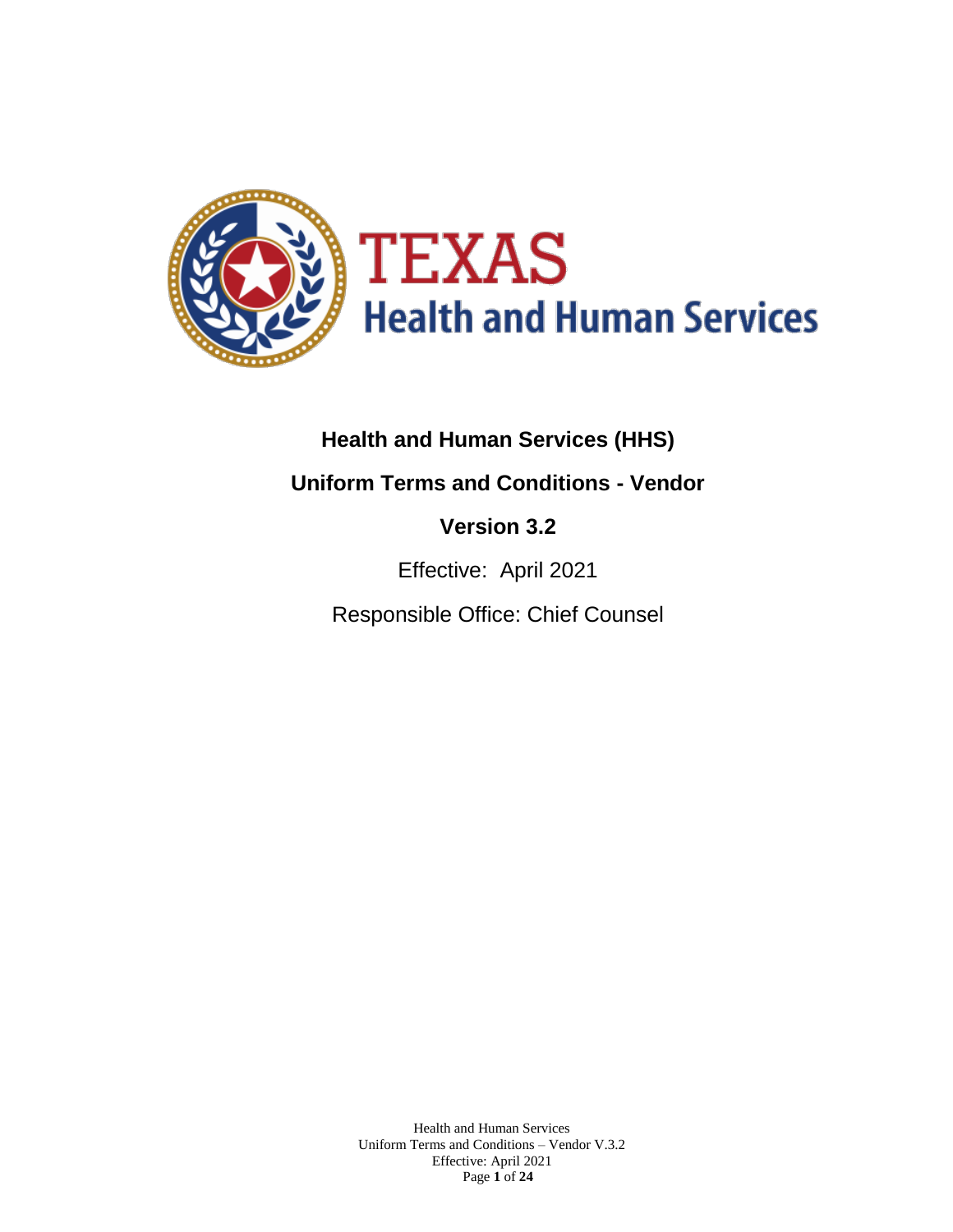# **Table of Contents**

| 1.1 |                                                                    |  |
|-----|--------------------------------------------------------------------|--|
| 1.2 |                                                                    |  |
|     |                                                                    |  |
| 2.1 |                                                                    |  |
| 2.2 |                                                                    |  |
| 2.3 |                                                                    |  |
| 2.4 |                                                                    |  |
|     |                                                                    |  |
| 3.1 |                                                                    |  |
| 3.2 |                                                                    |  |
| 3.3 |                                                                    |  |
| 3.4 |                                                                    |  |
|     | ARTICLE IV. WARRANTY, AFFIRMATIONS, ASSURANCES, AND CERTIFICATIONS |  |
| 4.1 |                                                                    |  |
| 4.2 |                                                                    |  |
| 4.3 |                                                                    |  |
| 4.4 |                                                                    |  |
|     |                                                                    |  |
| 5.1 |                                                                    |  |
| 5.2 |                                                                    |  |
| 5.3 |                                                                    |  |
| 5.4 |                                                                    |  |
| 5.5 |                                                                    |  |
| 5.6 |                                                                    |  |
| 5.7 |                                                                    |  |
|     |                                                                    |  |
| 6.1 |                                                                    |  |
| 6.2 |                                                                    |  |
| 6.3 | PROPERTY RIGHTS UPON TERMINATION OR EXPIRATION OF CONTRACT  13     |  |
|     |                                                                    |  |
| 7.1 |                                                                    |  |
| 7.2 |                                                                    |  |
| 7.3 |                                                                    |  |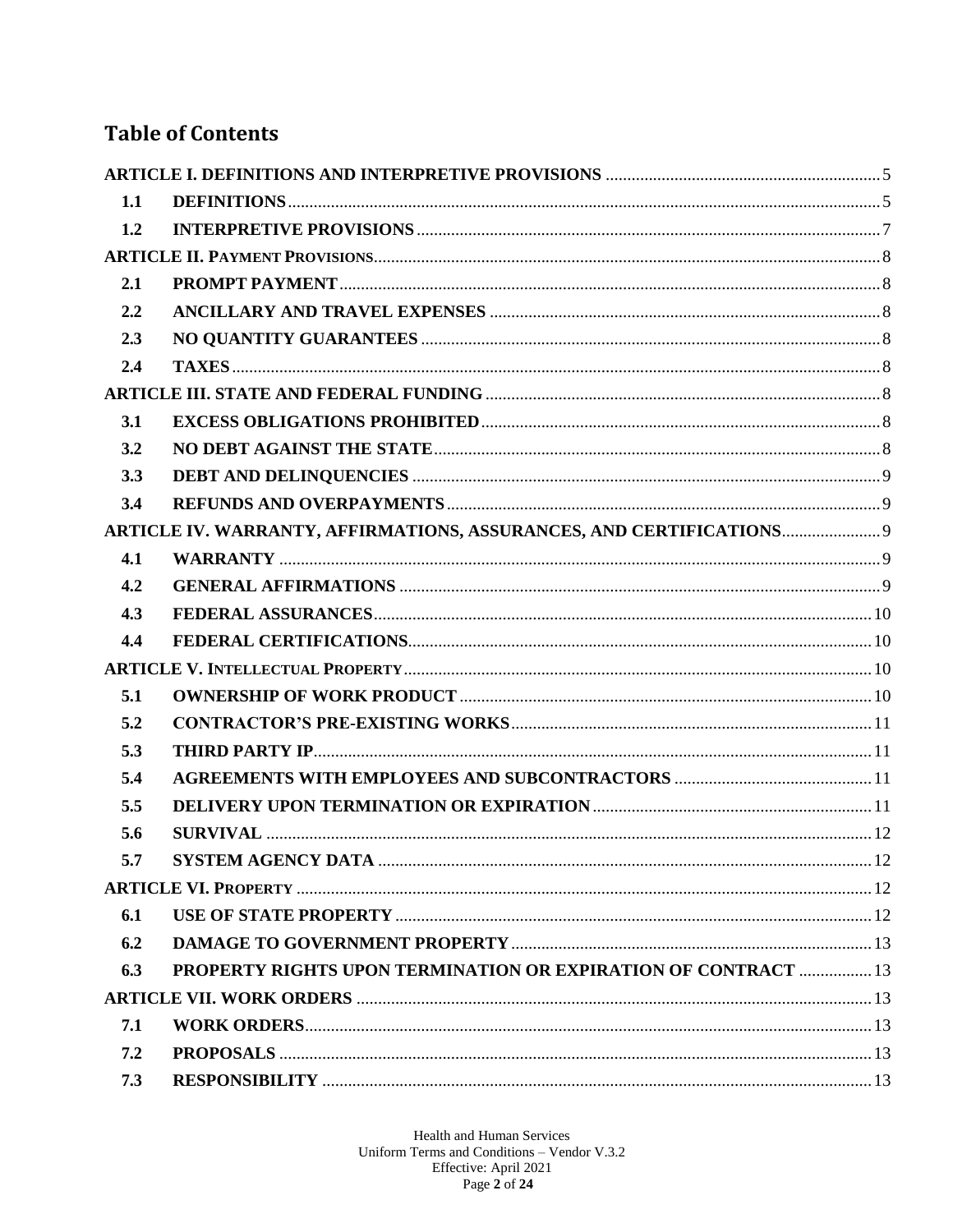| 7.4   |                                                                            |  |
|-------|----------------------------------------------------------------------------|--|
|       |                                                                            |  |
| 8.1   |                                                                            |  |
| 8.2   |                                                                            |  |
| 8.3   |                                                                            |  |
| 8.4   |                                                                            |  |
| 8.5   |                                                                            |  |
|       |                                                                            |  |
| 9.1   |                                                                            |  |
| 9.2   |                                                                            |  |
| 9.3   |                                                                            |  |
| 9.4   | <b>CONTRACTOR RESPONSIBILITY FOR SYSTEM AGENCY'S TERMINATION COSTS  16</b> |  |
|       |                                                                            |  |
| 10.1  |                                                                            |  |
| 10.2  |                                                                            |  |
| 10.3  |                                                                            |  |
|       |                                                                            |  |
| 11.1  |                                                                            |  |
| 11.2  |                                                                            |  |
| 11.3  |                                                                            |  |
| 11.4  |                                                                            |  |
| 11.5  |                                                                            |  |
| 11.6  |                                                                            |  |
| 11.7  |                                                                            |  |
| 11.8  |                                                                            |  |
| 11.9  |                                                                            |  |
| 11.10 |                                                                            |  |
| 11.11 |                                                                            |  |
| 11.12 |                                                                            |  |
| 11.13 |                                                                            |  |
| 11.14 |                                                                            |  |
| 11.15 |                                                                            |  |
| 11.16 |                                                                            |  |
| 11.17 |                                                                            |  |
| 11.18 |                                                                            |  |
| 11.19 |                                                                            |  |
| 11.20 |                                                                            |  |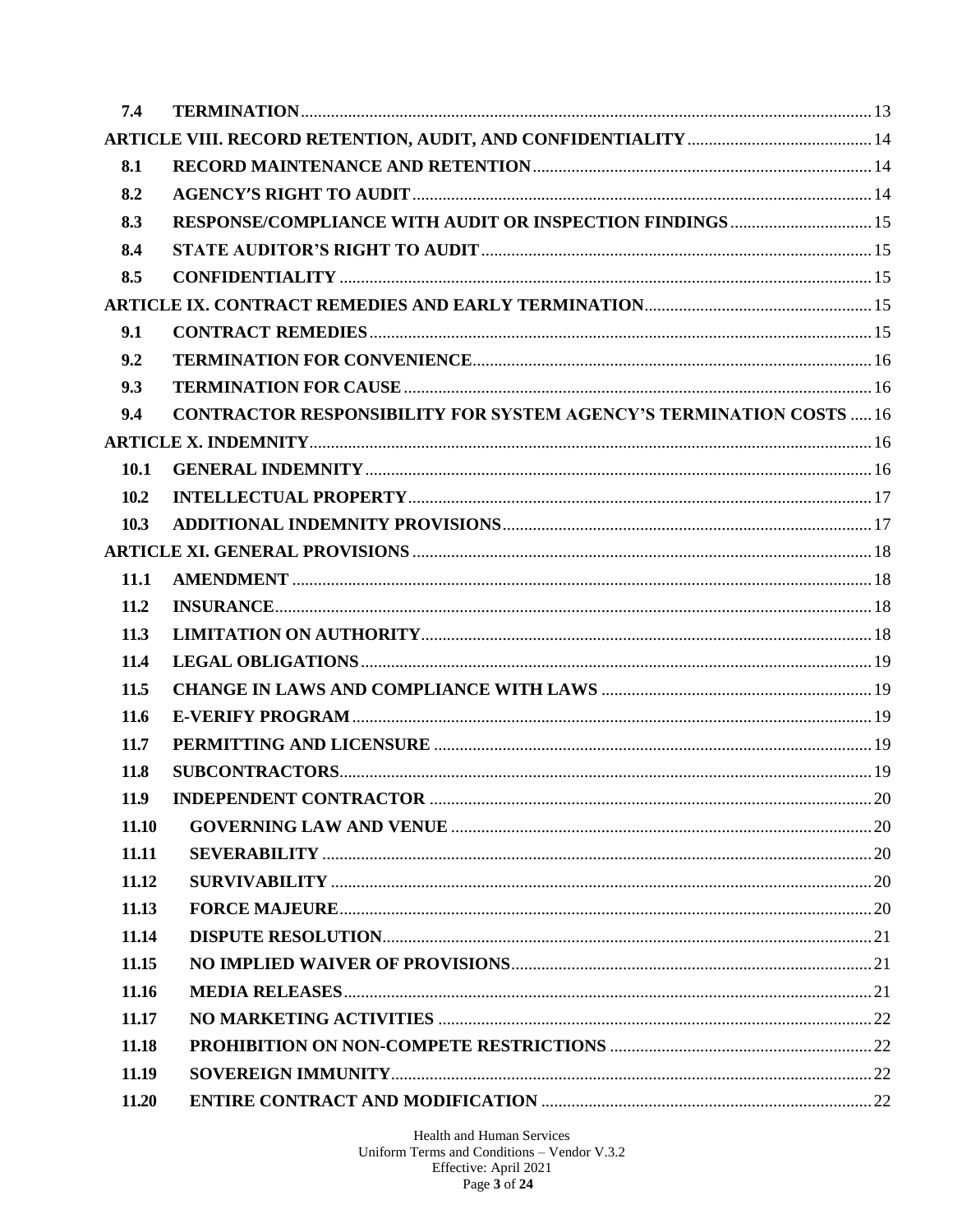| 11.24 |  |
|-------|--|
| 11.25 |  |
|       |  |

Health and Human Services Uniform Terms and Conditions - Vendor V.3.2<br>Effective: April 2021<br>Page 4 of 24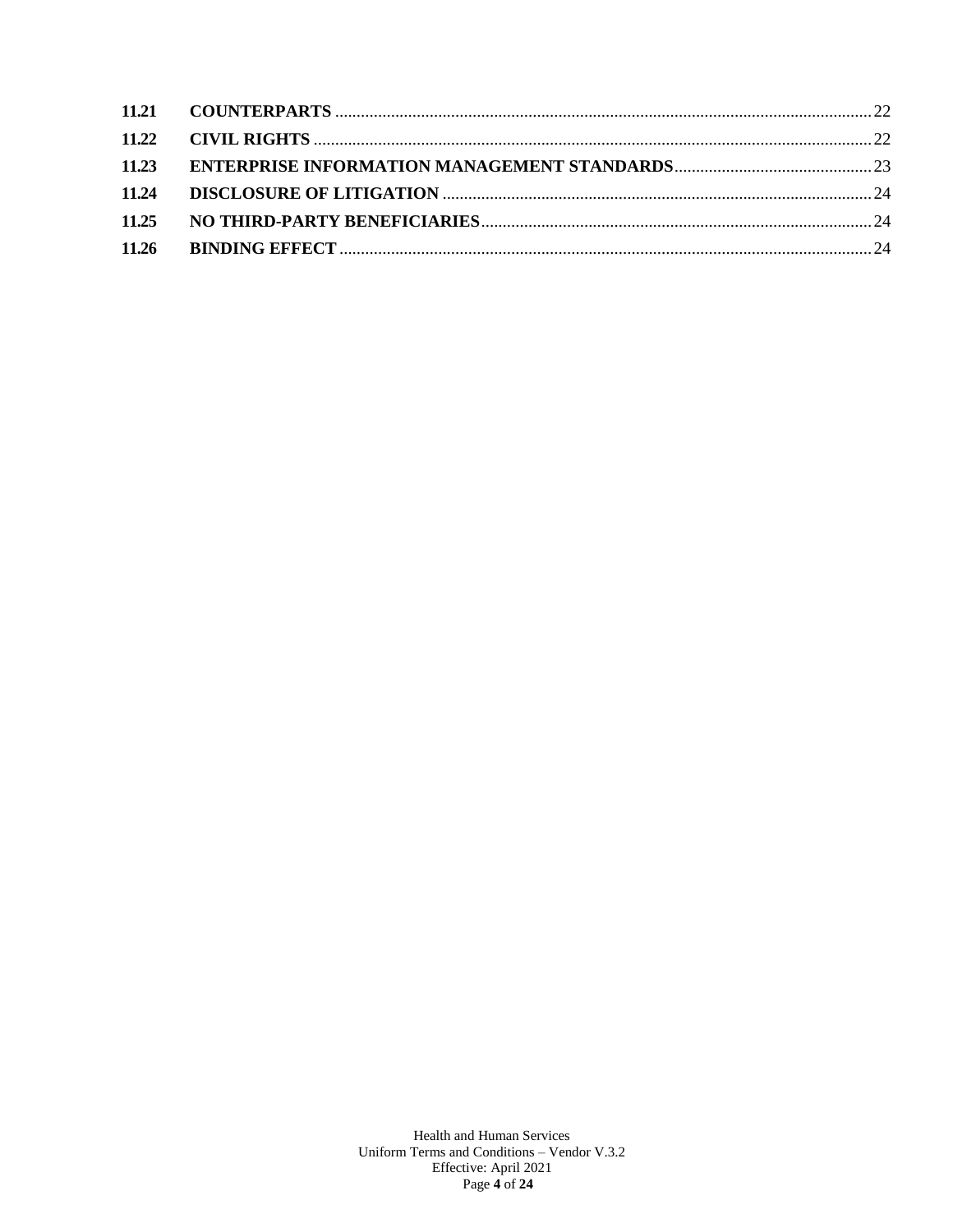# <span id="page-4-0"></span>**ARTICLE I. DEFINITIONS AND INTERPRETIVE PROVISIONS**

### <span id="page-4-1"></span>**1.1 DEFINITIONS**

As used in this Contract, unless the context clearly indicates otherwise, the following terms and conditions have the meanings assigned below:

"**Amendment**" means a written agreement, signed by the Parties, which documents changes to the Contract other than those permitted by Work Orders.

"Attachment" means documents, terms, conditions, or information added to this Contract following the Signature Document or included by reference and made a part of this Contract.

"Contract" means the Signature Document, these Uniform Terms and Conditions, along with any Attachments, and any Amendments, purchase orders, or Work Orders that may be issued by the System Agency, to be incorporated by reference for all purposes.

"Contractor" means the Party selected to provide the goods or Services to the State under this Contract.

"Deliverable" means a Work Product(s), including all reports and project documentation, prepared, developed, or procured by Contractor as part of the Services under the Contract for the use or benefit of the System Agency or the State of Texas.

"Effective Date" means the date agreed to by the Parties as the date on which the Contract takes effect.

"Federal Fiscal Year" means the period beginning October 1 and ending September 30 each year, which is the annual accounting period for the United States government.

"GAAP" means Generally Accepted Accounting Principles.

"GASB" means the Governmental Accounting Standards Board.

"Goods" means supplies, materials, or equipment.

"Health and Human Services Commission" or "HHSC" means the administrative agency established under Chapter 531, Texas Government Code, or its designee.

"Health and Human Services" or "HHS" includes the Department of State Health Services (DSHS), in addition to the Health and Human Services Commission.

"HUB" means Historically Underutilized Business, as defined by Chapter 2161 of the Texas Government Code.

"Intellectual Property Rights" means the worldwide proprietary rights or interests, including patent, copyright, trade secret, and trademark rights, as such rights may be evidenced by or embodied in:

i. any idea, design, concept, personality right, method, process, technique, apparatus, invention, discovery, or improvement;

> Health and Human Services Uniform Terms and Conditions – Vendor V.3.2 Effective: April 2021 Page **5** of **24**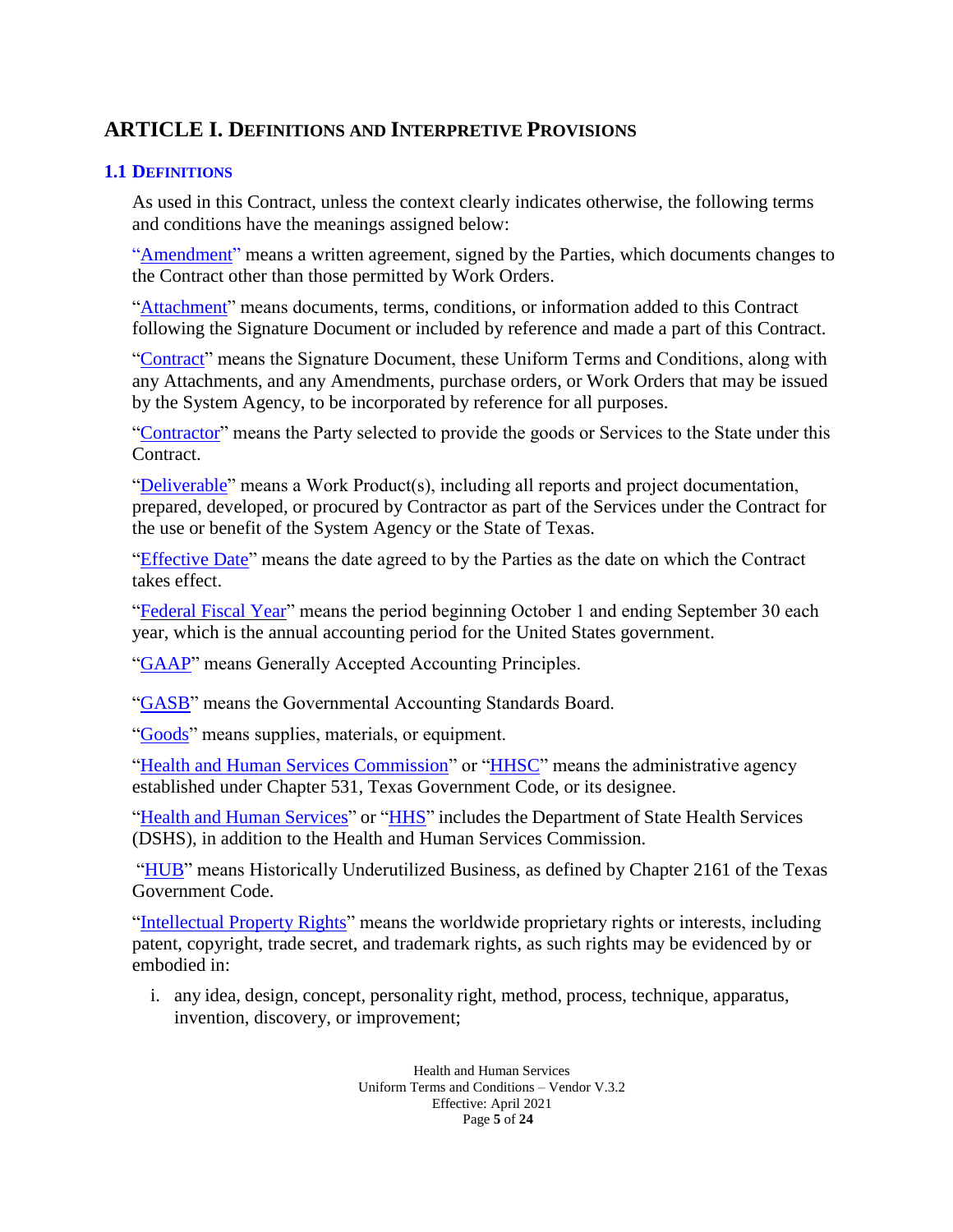- ii. any work of authorship, including any compilation, computer code, website or web page design, literary work, pictorial work, or graphic work;
- iii. any trademark, service mark, trade dress, trade name, branding, or other indicia of source or origin;
- iv. domain name registrations; and
- v. any other proprietary or similar rights. The Intellectual Property Rights of a Party include all worldwide proprietary rights or interests that the Party may have acquired by assignment, by exclusive license, or by license with the right to grant sublicenses.

"Parties" means the System Agency and Contractor, collectively.

"Party" means either the System Agency or Contractor, individually.

"Project" means the goods or Services described in the Signature Document or a Work Order of this Contract.

"Scope of Work" means the description of Services and Deliverables specified in the Contract and as may be amended.

"Services" means the tasks, functions, and responsibilities assigned and delegated to Contractor under the Contract.

"Signature Document" means the document executed by both Parties that specifically sets forth all of the documents that constitute the Contract.

"Solicitation" means the document issued by the System Agency (including any published addenda, exhibits, and Attachments) under which the goods or Services provided under the Contract were initially requested, which is incorporated by reference for all purposes in its entirety.

"Solicitation Response" means Contractor's full and complete response (including any Attachments and addenda) to the Solicitation, which is incorporated by reference for all purposes in its entirety.

"State Fiscal Year" means the period beginning September 1 and ending August 31 each year, which is the annual accounting period for the State of Texas.

"State of Texas *Textravel*" means the State Travel Management Program through the Texas Comptroller of Public Accounts website and Texas Administrative Code, Title 34, Part 1, Chapter 5, Subchapter C, Section 5.22, relative to travel reimbursements under this Contract, if any.

"Subcontract" means any written agreement between Contractor and a third party to fulfill the requirements of the Contract. All Subcontracts are required to be inwriting.

"Subcontractor" means any individual or entity that enters a contract with the Contractor to perform part or all of the obligations of Contractor under this Contract.

"System Agency" means HHSC or any of the agencies of the State of Texas that are overseen by HHSC under authority granted under state law and the officers, employees, authorized representatives, and designees of those agencies. These agencies include: HHSC and the Department of State Health Services.

> Health and Human Services Uniform Terms and Conditions – Vendor V.3.2 Effective: April 2021 Page **6** of **24**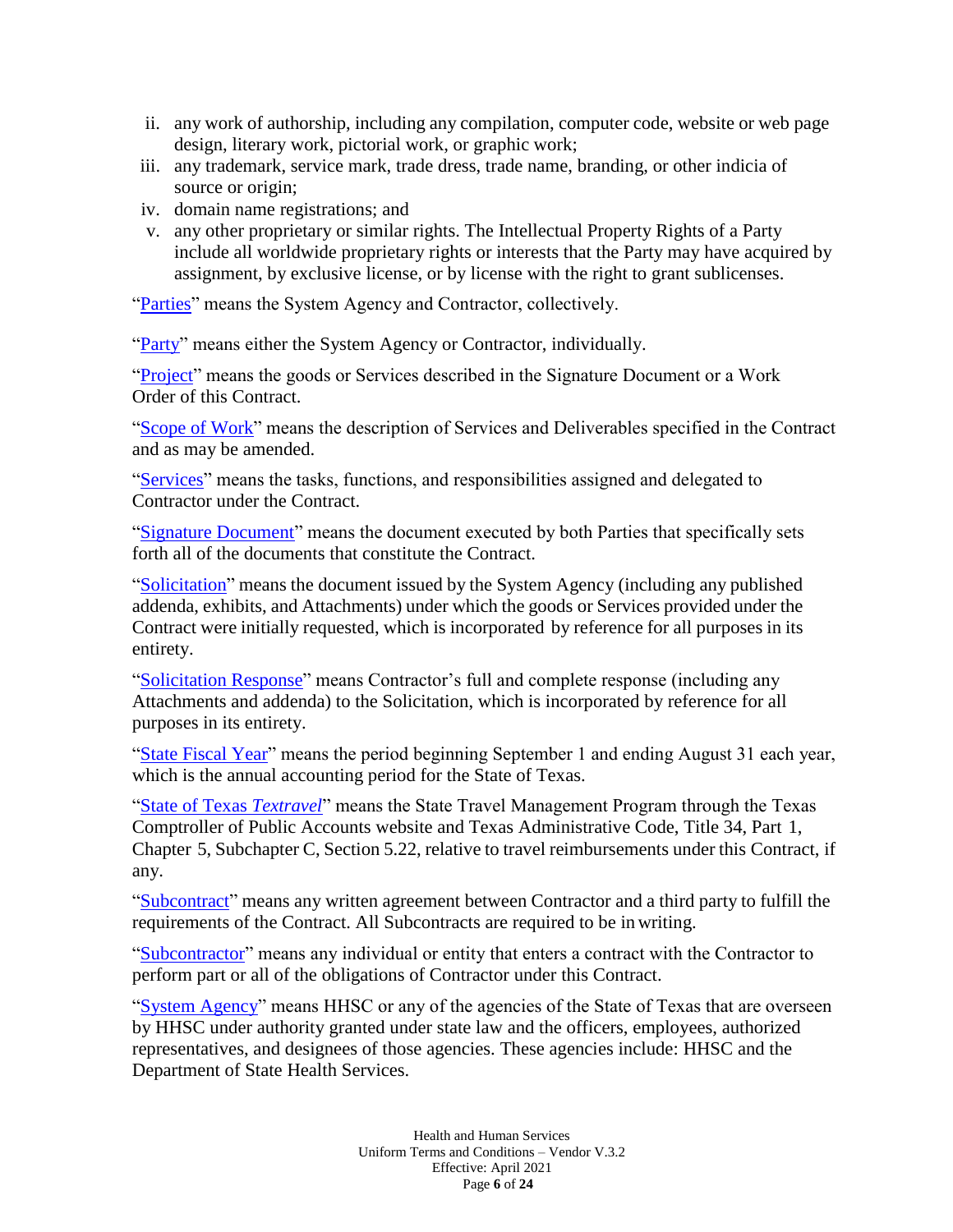"Third Party IP" means the Intellectual Property Rights of any third party that is not a party to this Contract, and that is not a Subcontractor.

"Work" means all Services to be performed, goods to be delivered, and any appurtenant actions performed, and items produced, conceived, or developed, including Deliverables.

"Work Order" means an individually negotiated document that is executed by both Parties and which authorizes a Project, if any, in an indefinite quantityContract.

"Work Product" means any and all works, including work papers, notes, materials, approaches, designs, specifications, systems, innovations, improvements, inventions, software, programs, source code, documentation, training materials, audio or audiovisual recordings, methodologies, concepts, studies, reports, whether finished or unfinished, and whether or not included in the Deliverables, that are developed, produced, generated, or provided byContractor in connection with Contractor's performance of its duties under the Contract or through use of any funding provided under this Contract.

### <span id="page-6-0"></span>**1.2 INTERPRETIVE PROVISIONS**

- A. The meanings of defined terms include the singular and plural forms.
- B. The words "hereof," "herein," "hereunder," and similar words refer to this Contract as a whole and not to any particular provision, section, Attachment, or schedule of this Contract unless otherwise specified.
- C. The term "including" is not limiting and means "including without limitation" and, unless otherwise expressly provided in this Contract, (i) references to contracts (including this Contract) and other contractual instruments shall be deemed to include all subsequent Amendments and other modifications, but only to the extent that such Amendments and other modifications are not prohibited by the terms of this Contract, and (ii) references to any statute or regulation are to be construed as including all statutory and regulatory provisions consolidating, amending, replacing, supplementing, or interpreting the statute or regulation.
- D. Any references to "sections," "appendices," or "attachments" are references to sections, appendices, or attachments of the Contract.
- E. Any references to agreements, contracts, statutes, or administrative rules or regulations in the Contract are references to these documents as amended, modified, or supplemented from time to time during the term of the Contract.
- F. The captions and headings of this Contract are for convenience of reference only and do not affect the interpretation of this Contract.
- G. All Attachments, including those incorporated by reference, and any Amendments are considered part of the terms of this Contract.
- H. This Contract may use several different limitations, regulations, or policies to regulate the same or similar matters. All such limitations, regulations, and policies are cumulative, and each will be performed in accordance with its terms.
- I. Unless otherwise expressly provided, reference to any action of the System Agency or by the System Agency by way of consent, approval, or waiver will be deemed modified by the phrase "in its sole discretion."
- J. Time is of the essence in this Contract.

Health and Human Services Uniform Terms and Conditions – Vendor V.3.2 Effective: April 2021 Page **7** of **24**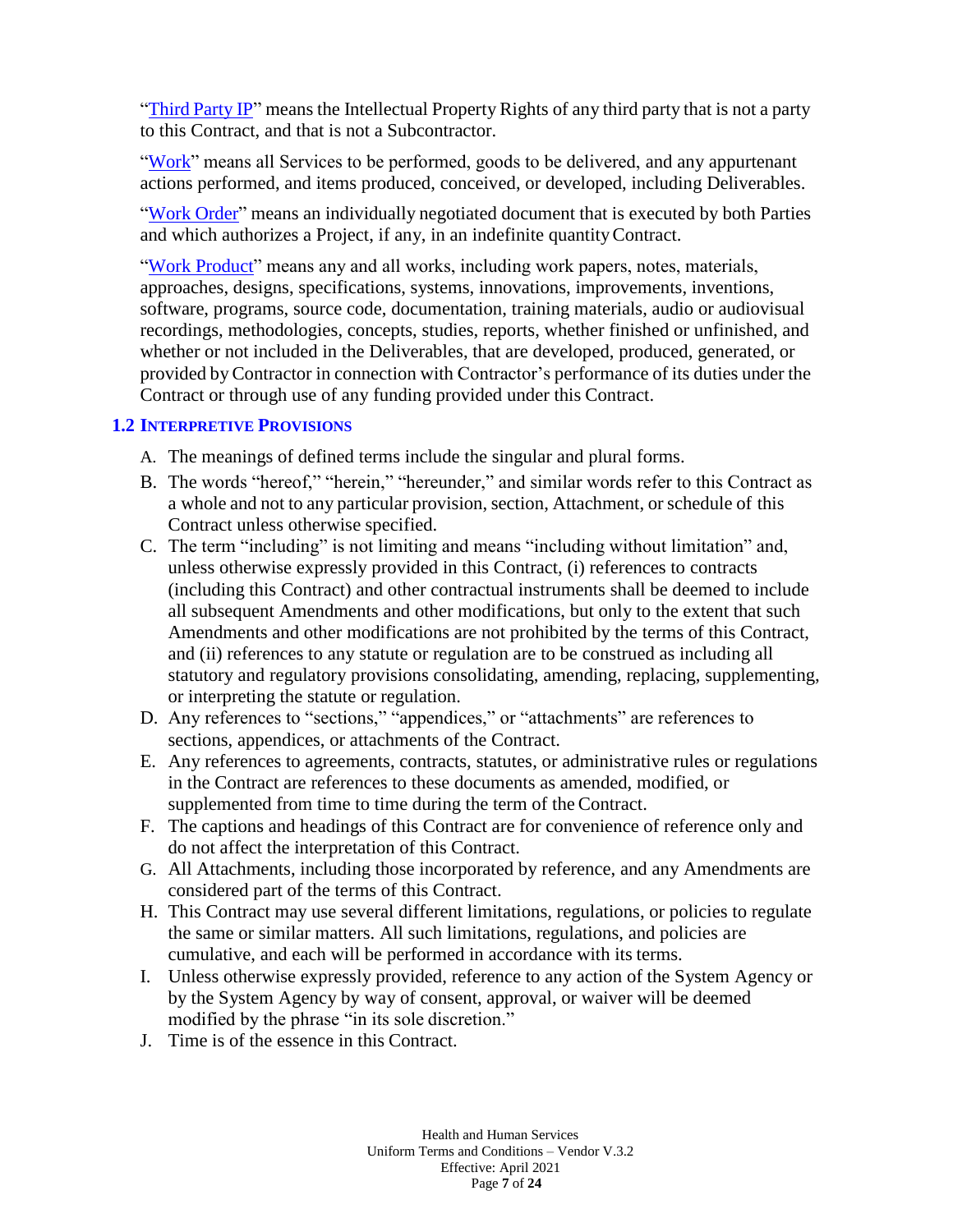# <span id="page-7-0"></span>**ARTICLE II. PAYMENT PROVISIONS**

### <span id="page-7-1"></span>**2.1 PROMPT PAYMENT**

Payment shall be made in accordance with Chapter 2251 of the Texas Government Code, commonly known as the Texas Prompt Payment Act. Chapter 2251 of the Texas Government Code shall govern remittance of payment and remedies for late payment and non-payment.

### <span id="page-7-2"></span>**2.2 ANCILLARY AND TRAVEL EXPENSES**

- A. Except as otherwise provided in the Contract, no ancillary expenses incurred by the Contractor in connection with its provision of the Services or Deliverables will be reimbursed by the System Agency. Ancillary expenses include, but are not limited to costs associated with transportation, delivery, and insurance for each Deliverable.
- B. When the reimbursement of travel expenses is authorized by the Contract, all such expenses will be reimbursed in accordance with the rates set by the State of Texas *Textravel* available at the Texas Comptroller of Public Accounts State Travel Management Program website.

### <span id="page-7-3"></span>**2.3 NO QUANTITY GUARANTEES**

The System Agency makes no guarantee of volume or usage of work under this Contract. All Work requested may be on an irregular and as needed basis throughout the Contract term.

#### <span id="page-7-4"></span>**2.4 TAXES**

Purchases made for State of Texas use are exempt from the State Sales Tax and Federal Excise Tax. Contractor represents and warrants that it shall pay all taxes or similar amounts resulting from the Contract, including, but not limited to, any federal, State, or local income, sales or excise taxes of Contractor or its employees. System Agency shall not be liable for any taxes resulting from the contract.

# <span id="page-7-5"></span>**ARTICLE III. STATE AND FEDERAL FUNDING**

### <span id="page-7-6"></span>**3.1 EXCESS OBLIGATIONS PROHIBITED**

The Contract is subject to termination or cancellation, without penalty to the System Agency, either in whole or in part, subject to the availability of state funds. System Agency is a state agency whose authority and appropriations are subject to actions of the Texas Legislature. If System Agency becomes subject to a legislative change, revocation of statutory authority, or lack of appropriated funds that would render either System Agency's or Contractor's delivery or performance under the Contract impossible or unnecessary, the Contract will be terminated or cancelled and be deemed null and void. In the event of a termination or cancellation under this Section, System Agency will not be liable to Contractor for any damages that are caused or associated with such termination, or cancellation, and System Agency will not be required to give prior notice.

### <span id="page-7-7"></span>**3.2 NO DEBT AGAINST THE STATE**

This Contract will not be construed as creating any debt by or on behalf of the State of Texas.

Health and Human Services Uniform Terms and Conditions – Vendor V.3.2 Effective: April 2021 Page **8** of **24**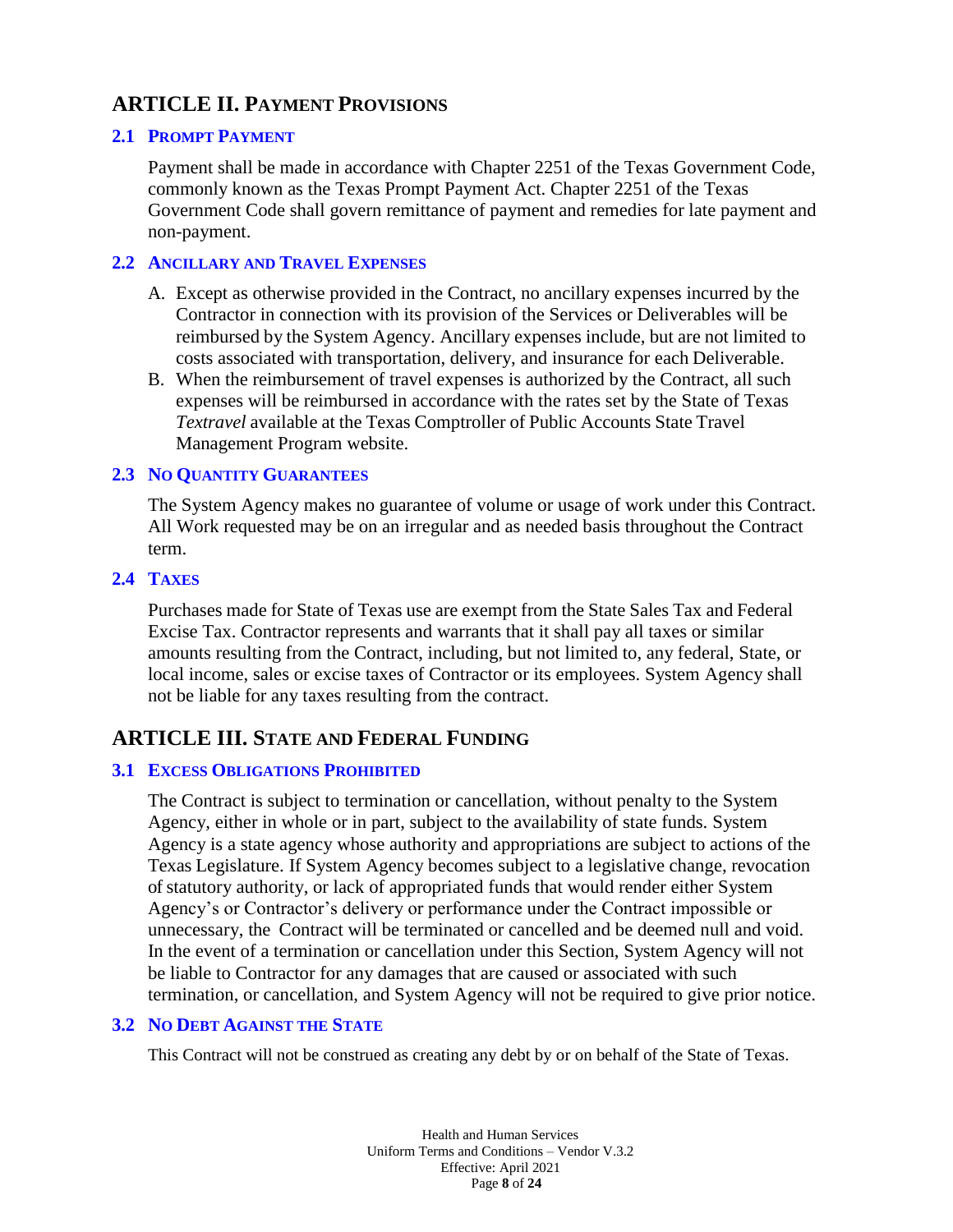### <span id="page-8-0"></span>**3.3 DEBT AND DELINQUENCIES**

Contractor agrees that any payments due under the Contract shall be directly applied towards eliminating any debt or delinquency it has to the State of Texas including, but not limited to, delinquent taxes, delinquent student loan payments, and delinquent child support.

#### <span id="page-8-1"></span>**3.4 REFUNDS AND OVERPAYMENTS**

- A. At its sole discretion, the System Agency may:
	- i. withhold all or part of any payments to Contractor to offset overpayments, unallowable or ineligible costs made to the Contractor, or if any required financial status report(s) is not submitted by the due date(s); or,
	- ii. require Contractor to promptly refund or credit within thirty (30) calendar days of written notice - any funds erroneously paid by System Agency which are not expressly authorized under the Contract.
- B. "Overpayments," as used in this Section, include payments:
	- i. made by the System Agency that exceed the maximum allowablerates;
	- ii. that are not allowed under applicable laws, rules, or regulations;or,
	- iii. that are otherwise inconsistent with this Contract, including any unapproved expenditures. Contractor understands and agrees that it will be liable to the System Agency for any costs disallowed pursuant to financial and compliance audit(s) of funds received under this Contract. Contractor further understands and agrees that reimbursement of such disallowed costs shall be paid by Contractor from funds which were not provided or otherwise made available to Contractor under this Contract.

# <span id="page-8-2"></span>**ARTICLE IV. WARRANTY, AFFIRMATIONS, ASSURANCES, AND CERTIFICATIONS**

#### <span id="page-8-3"></span>**4.1 WARRANTY**

Contractor warrants that all Work under this Contract shall be completed in a manner consistent with standards under the terms of this Contract, in the applicable trade, profession, or industry; shall conform to or exceed the specifications set forth in the Contract; and all Deliverables shall be fit for ordinary use, of good quality, and with no material defects. If System Agency, in its sole discretion, determines Contractor has failed to complete Work timely or to perform satisfactorily under conditions required by this Contract, the System Agency may require Contractor, at its sole expense, to:

- i. Repair or replace all defective or damaged Work;
- ii. Refund any payment Contractor received from System Agency for all defective or damaged Work and, in conjunction therewith, require Contractor to accept the return of such Work; and,
- iii. Take necessary action to ensure that Contractor's future performance and Work conform to the Contract requirements.

#### <span id="page-8-4"></span>**4.2 GENERAL AFFIRMATIONS**

Contractor certifies that, to the extent General Affirmations are incorporated into the Contract under the Signature Document, the Contractor has reviewed the General Affirmations and that Contractor is in compliance with allrequirements.

> Health and Human Services Uniform Terms and Conditions – Vendor V.3.2 Effective: April 2021 Page **9** of **24**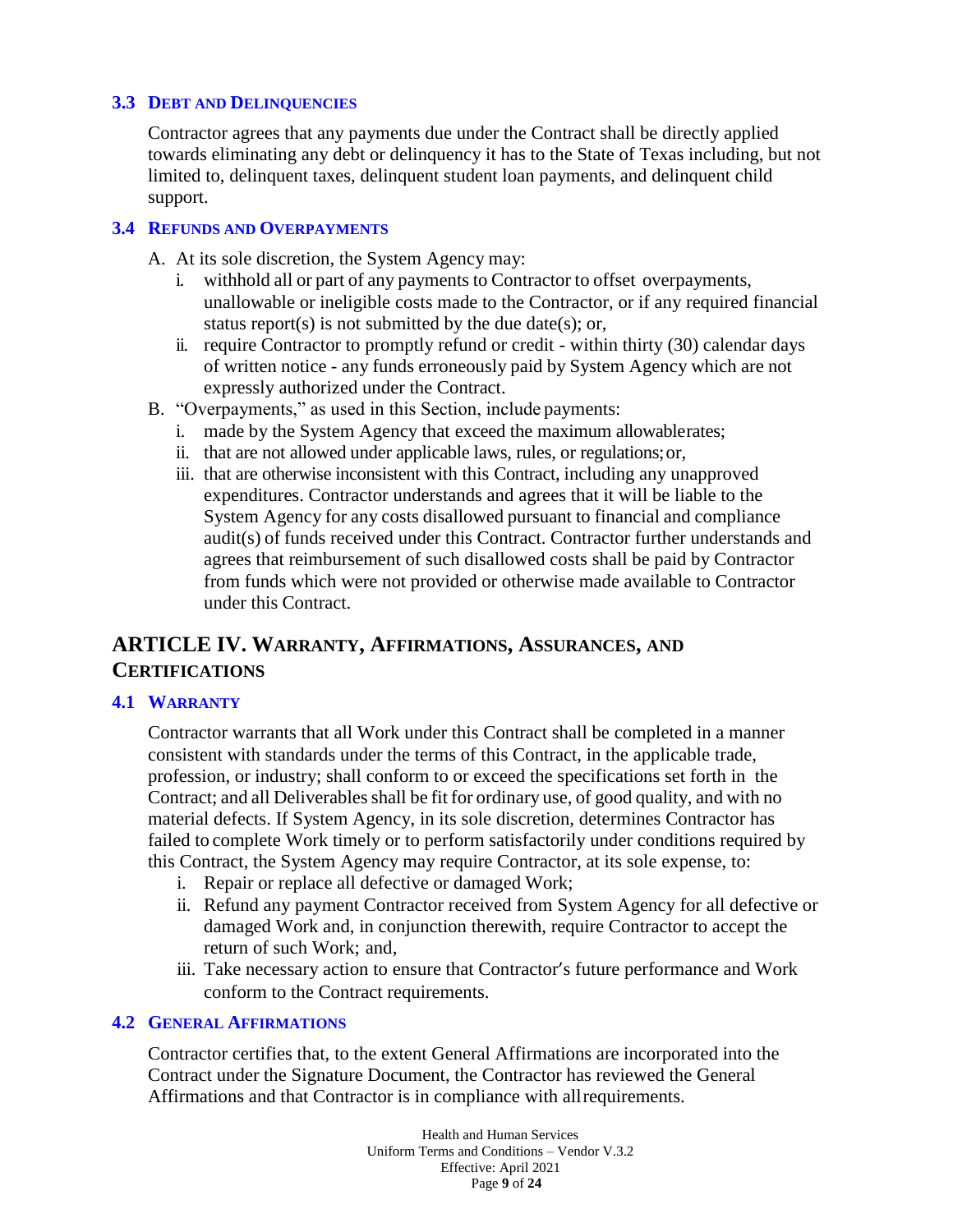### <span id="page-9-0"></span>**4.3 FEDERAL ASSURANCES**

Contractor certifies that, to the extent federal assurances are incorporated into the Contract under the Signature Document, the Contractor has reviewed the federal assurances and that Contractor is in compliance with all requirements.

#### <span id="page-9-1"></span>**4.4 FEDERAL CERTIFICATIONS**

Contractor certifies that, to the extent federal certifications are incorporated into the Contract under the Signature Document, the Contractor has reviewed the federal certifications and that Contractor is in compliance with all requirements. In addition, Contractor certifies that it is and shall remain in compliance with all applicable federal laws, rules, and regulations, as they may pertain to this Contract.

### <span id="page-9-2"></span>**ARTICLE V. INTELLECTUAL PROPERTY**

### <span id="page-9-3"></span>**5.1 OWNERSHIP OF WORK PRODUCT**

- A. All right, title, and interest in the Work Product, including all Intellectual Property Rights therein, is exclusively owned by System Agency. Contractor and Contractor's employees will have no rights in or ownership of the Work Product or any other property of System Agency.
- B. Any and all Work Product that is copyrightable under United States copyright law is deemed to be "work made for hire" owned by System Agency, as provided by Title 17 of the United States Code. To the extent that Work Product does not qualify as a "work made for hire" under applicable federal law, Contractor hereby irrevocably assigns and transfers to System Agency, its successors and assigns, the entire right, title, and interest in and to the Work Product, including any and all Intellectual Property Rights embodied therein or associated therewith, and in and to all works based upon, derived from, or incorporating the Work Product, and in and to all income, royalties, damages, claims and payments now or hereafter due or payable with respect thereto, and in and to all causes of action, either in law or in equity for past, present or future infringement based on the copyrights, and in and to all rights corresponding to the foregoing.
- C. Contractor agrees to execute all papers and to perform such other acts as System Agency may deem necessary to secure for System Agency or its designee the rights herein assigned.
- D. In the event that Contractor has any rights in and to the Work Product that cannot be assigned to System Agency, Contractor hereby grants to System Agency an exclusive, worldwide, royalty-free, transferable, irrevocable, and perpetual license, with the right to sublicense, to reproduce, distribute, modify, create derivative works of, publicly perform and publicly display, make, have made, use, sell and offer for sale the Work Product and any products developed by practicing such rights.
- E. The foregoing does not apply to Incorporated Pre-existing Works or Third-Party IP that are incorporated in the Work Product by Contractor. Contractor shall provide System Agency access during normal business hours to all Vendor materials, premises, and computerfiles containing the Work Product.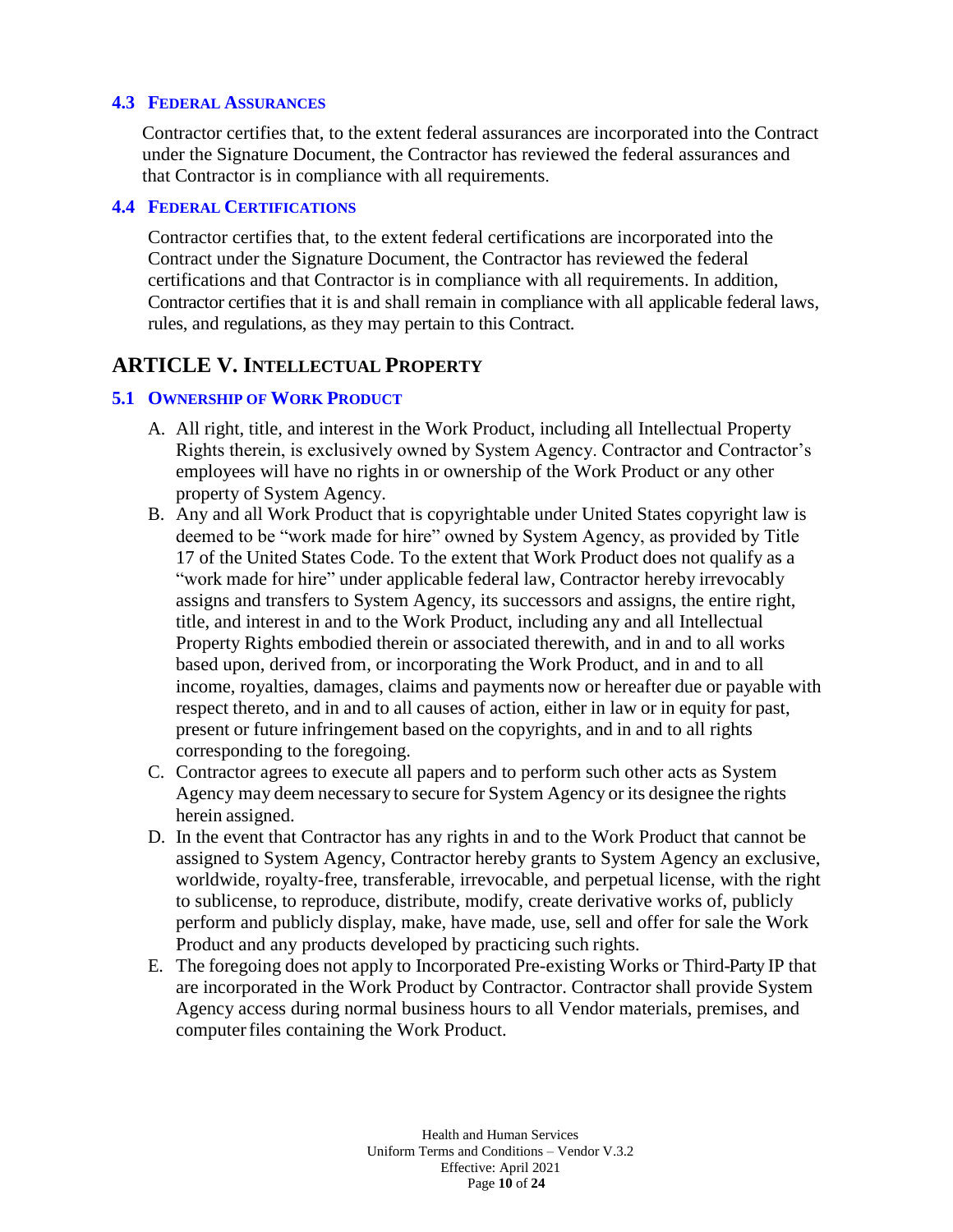### <span id="page-10-0"></span>**5.2 CONTRACTOR'S PRE-EXISTING WORKS**

- A. To the extent that Contractor incorporates into the Work Product any works of Contractor that were created by Contractor or that Contractor acquired rights in prior to the Effective Date of this Contract ("**Incorporated Pre-existing Works**"), Contractor retains ownership of such Incorporated Pre-existing Works.
- B. Contractor hereby grants to System Agency an irrevocable, perpetual, non-exclusive, royalty-free, transferable, worldwide right and license, with the right to sublicense, to use, reproduce, modify, copy, create derivative works of, publish, publicly perform and display, sell, offer to sell, make and have made, the Incorporated Pre-existing Works, in any medium, with or without the associated Work Product.
- C. Contractor represents, warrants, and covenants to System Agency that Contractor has all necessary right and authority to grant the foregoing license in the Incorporated Preexisting Works to System Agency.

### <span id="page-10-1"></span>**5.3 THIRD PARTY IP**

- A. To the extent that any Third Party IP is included or incorporated in the Work Product by Contractor, Contractor hereby grants to System Agency, orshall obtain from the applicable third party for System Agency's benefit, the irrevocable, perpetual, nonexclusive, worldwide, royalty-free right and license, for System Agency's internal business purposes only,
	- i. to use, reproduce, display, perform, distribute copies of, and prepare derivative works based upon such Third-Party IP and any derivative works thereof embodied in or delivered to System Agency in conjunction with the Work Product, and
	- ii. to authorize others to do any or all of the foregoing.
- B. Contractor shall obtain System Agency's advance written approval prior to incorporating any Third-Party IP into the Work Product, and Contractor shall notify System Agency on delivery of the Work Product if such materials include any Third Party IP.
- C. Contractor shall provide System Agency all supporting documentation demonstrating Contractor's compliance with this **Section 5.3**, including without limitation documentation indicating a third party's written approval for Contractor to use any Third Party IP that may be incorporated in the Work Product.

### <span id="page-10-2"></span>**5.4 AGREEMENTS WITH EMPLOYEES AND SUBCONTRACTORS**

Contractor shall have written, binding agreements with its employees and subcontractors that include provisions sufficient to give effect to and enable Contractor's compliance with Contractor's obligations under this **Article V**.

### <span id="page-10-3"></span>**5.5 DELIVERY UPON TERMINATION OR EXPIRATION**

No later than the first calendar day after the termination or expiration of the Contract or upon System Agency's request, Contractor shall deliver to System Agency all completed, or partially completed, Work Product, including any Incorporated Pre-existing Works, and any and all versions thereof. Contractor's failure to timely deliver such Work Product is a material breach of the Contract. Contractor will not retain any copies of the Work Product or any documentation or other products or results of Contractor's activities under the Contract without the prior written consent of System Agency.

> Health and Human Services Uniform Terms and Conditions – Vendor V.3.2 Effective: April 2021 Page **11** of **24**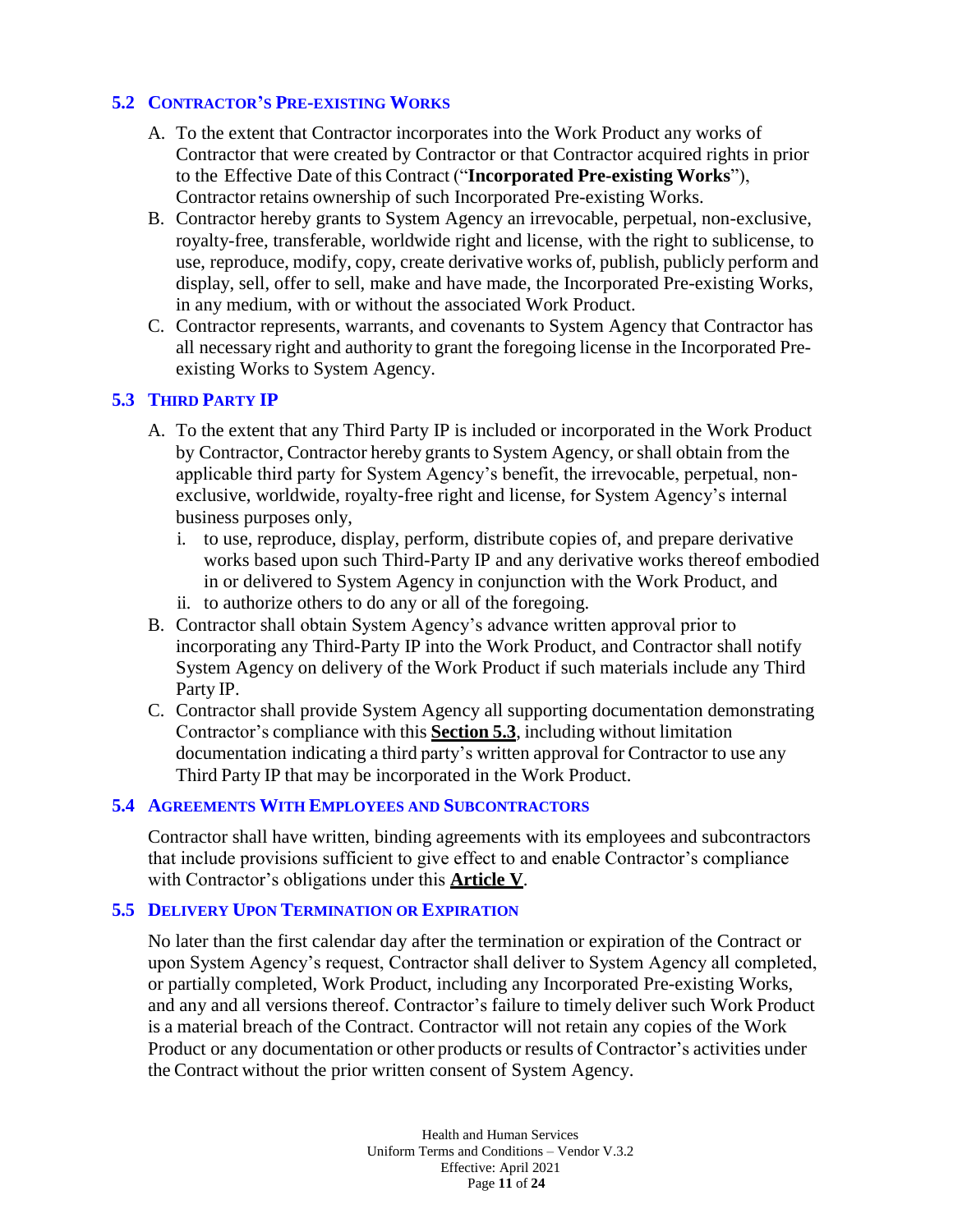### <span id="page-11-0"></span>**5.6 SURVIVAL**

The provisions and obligations of this **Article V** survive any termination or expiration of the Contract.

### <span id="page-11-1"></span>**5.7 SYSTEM AGENCY DATA**

- A. As between the Parties, all data and information acquired, accessed, or made available to Contractor by, through, or on behalf of System Agency or System Agency contractors, including all electronic data generated, processed, transmitted, or stored by Contractor in the course of providing data processing services in connection with Contractor's performance hereunder (the "**System Agency Data**"), is owned solely by System Agency.
- B. Contractor has no right or license to use, analyze, aggregate, transmit, create derivatives of, copy, disclose, or process the System Agency Data except as required for Contractor to fulfill its obligations under the Contract or as authorized in advance in writing by System Agency.
- C. For the avoidance of doubt, Contractor is expressly prohibited from using, and from permitting any third party to use, System Agency Data for marketing, research, or other non-governmental or commercial purposes, without the prior written consent of System Agency.
- D. Contractor shall make System Agency Data available to System Agency, including to System Agency's designated vendors, as directed in writing by System Agency. The foregoing shall be at no cost to System Agency.
- E. Furthermore, the proprietary nature of Contractor's systems that process, store, collect, and/or transmit the System Agency Data shall not excuse Contractor's performance of its obligations hereunder.

## <span id="page-11-2"></span>**ARTICLE VI. PROPERTY**

### <span id="page-11-3"></span>**6.1 USE OF STATE PROPERTY**

- A. Contractor is prohibited from using State Property for any purpose other than performing Services authorized under the Contract.
- B. State Property includes, but is not limited to, System Agency's office space, identification badges, System Agency information technology equipment and networks (*e.g.,* laptops, portable printers, cell phones, iPads or tablets, external hard drives, data storage devices, any System Agency-issued software, and the System Agency Virtual Private Network (VPN client)), and any other resources of System Agency.
- C. Contractor shall not remove State Property from the continental United States. In addition, Contractor may not use any computing device to access System Agency's network or e- mail while outside of the continental United States.
- D. Contractor shall not perform any maintenance services on State Property unless the Contract expressly authorizes such Services.
- E. During the time that State Property is in the possession of Contractor, Contractor shall be responsible for:
	- i. all repair and replacement charges incurred by State Agency that are associated with loss of State Property or damage beyond normal wear and tear, and

Health and Human Services Uniform Terms and Conditions – Vendor V.3.2 Effective: April 2021 Page **12** of **24**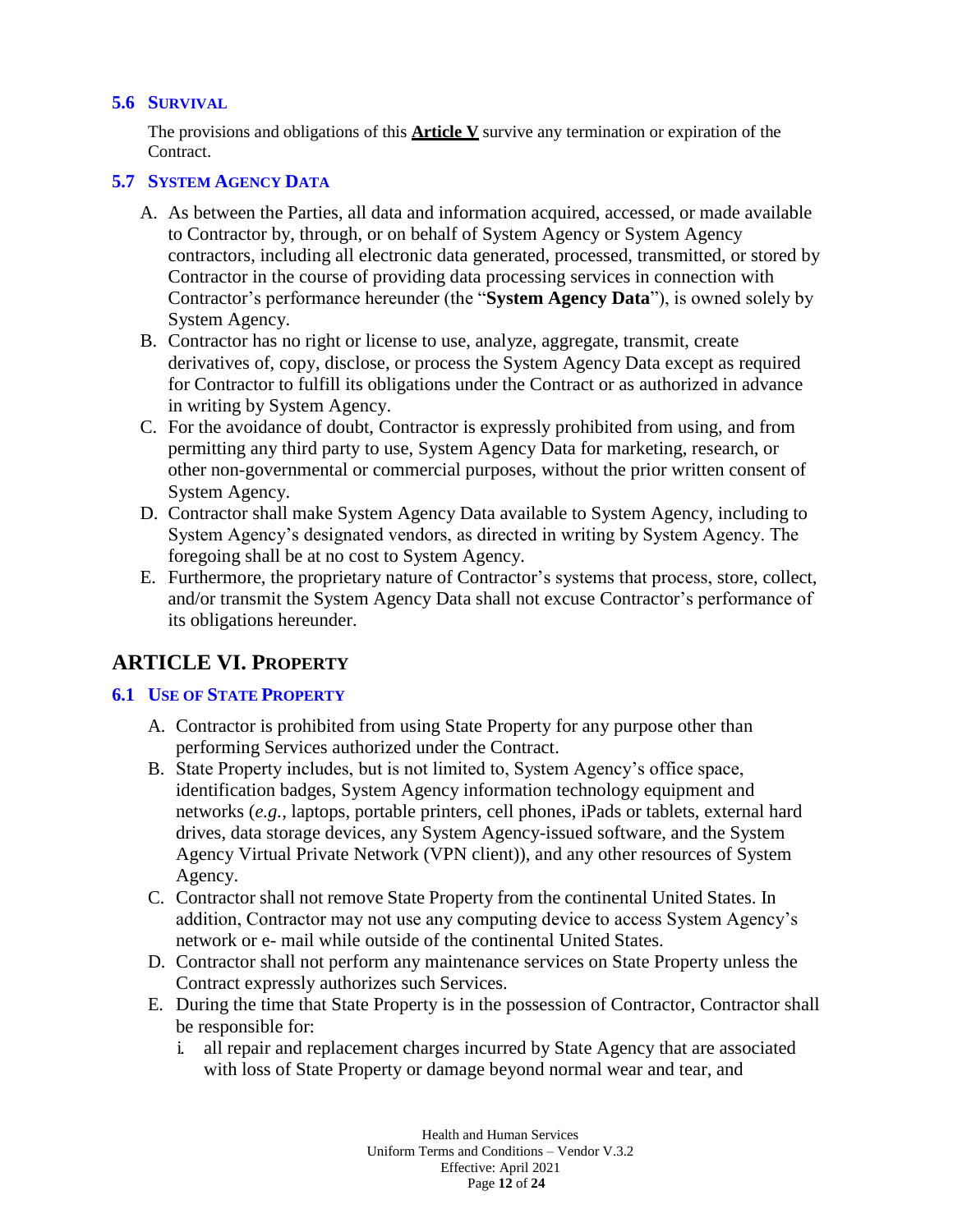ii. all charges attributable to Contractor's use of State Property that exceeds the Contract scope. Contractor shall fully reimburse such charges to System Agency within ten (10) calendar days of Contractor's receipt of System Agency's notice of amount due. Use of State Property for a purpose not authorized by the Contract shall constitute breach of contract and may result in termination of the Contract and the pursuit of other remedies available to System Agency under contract, at law, or in equity.

### <span id="page-12-0"></span>**6.2 DAMAGE TO GOVERNMENT PROPERTY**

- A. In the event of loss, destruction, or damage to any System Agency or State of Texas owned, leased, or occupied property or equipment by Contractor or Contractor's employees, agents, Subcontractors, and suppliers, Contractor shall be liable to System Agency and the State of Texas for the full cost of repair, reconstruction, or replacement of the lost, destroyed, or damaged property.
- B. Contractor shall notify System Agency of the loss, destruction, or damage of equipment or property within one (1) business day. Contractor shall reimburse System Agency and the State of Texas for such property damage within 10 calendar days after Contractor's receipt of System Agency's notice of amount due.

### <span id="page-12-1"></span>**6.3 PROPERTY RIGHTS UPON TERMINATION OR EXPIRATION OF CONTRACT**

In the event the Contract is terminated for any reason, or upon its expiration State Property remains the property of the System Agency and must be returned to the System Agency by the end date of the Contract or upon System Agency's request.

## <span id="page-12-2"></span>**ARTICLE VII. WORK ORDERS**

### <span id="page-12-3"></span>**7.1 WORK ORDERS**

If the Contract is for indefinite quantities of Services, as specified in the Signature Document, all Work will be performed in accordance with properly executed Work Orders.

### <span id="page-12-4"></span>**7.2 PROPOSALS**

For Work Order contracts, the Contractor shall submit to System Agency separate proposals, including pricing and a project plan, for each Project.

### <span id="page-12-5"></span>**7.3 RESPONSIBILITY**

For each approved Project, the Contractor shall be responsible for all Work assigned under the Work Order. Multiple Work Orders may be issued during the term of this Contract, all of which will be in writing and signed by the Parties. Each Work Order will include a scope of Services; a list of tasks required; a time schedule; a list of Deliverables, if any; a detailed Project budget; and any other information or special conditions as may be necessary for the Work assigned.

### <span id="page-12-6"></span>**7.4 TERMINATION**

If this Work Order is in effect on the day the Contract would otherwise expire, the Contract will remain in effect until this Work Order is terminated or expires; and the Contract and this Work Order may be amended after such termination or expiration to

> Health and Human Services Uniform Terms and Conditions – Vendor V.3.2 Effective: April 2021 Page **13** of **24**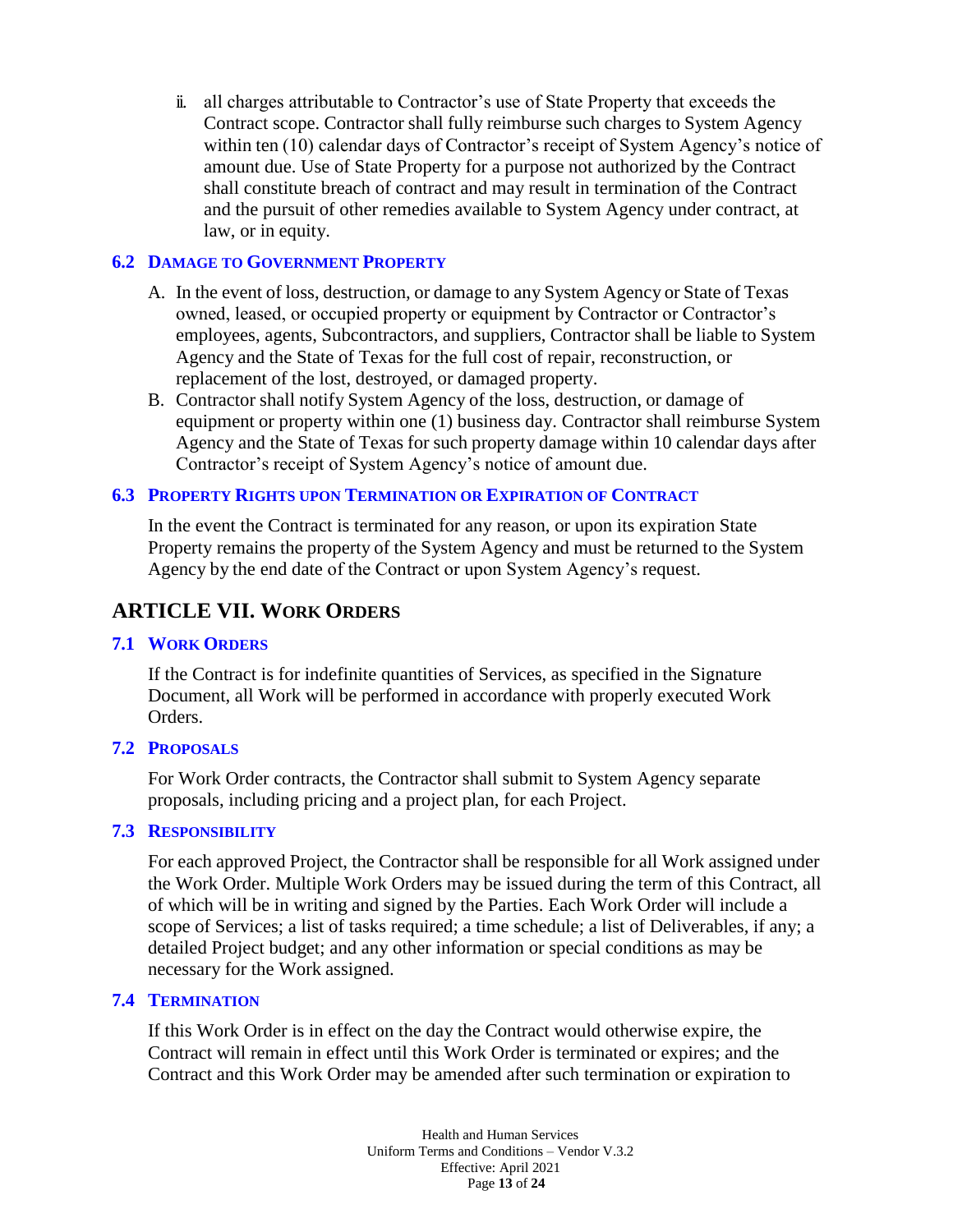extend the performance period or add ancillary deliverables or services, only to the extent necessary.

# <span id="page-13-0"></span>**ARTICLE VIII. RECORD RETENTION, AUDIT, AND CONFIDENTIALITY**

### <span id="page-13-1"></span>**8.1 RECORD MAINTENANCE AND RETENTION**

- A. Contractor shall keep and maintain under GAAP or GASB, as applicable, full, true, and complete records necessary to fully disclose to the System Agency, the Texas State Auditor's Office, the United States Government, and their authorized representatives sufficient information to determine compliance with the terms and conditions of this Contract and all state and federal rules, regulations, and statutes.
- B. Contractor shall maintain and retain legible copies of this Contract and all records relating to the performance of the Contract including supporting fiscal documents adequate to ensure that claims for contract funds are in accordance with applicable State of Texas requirements. These records shall be maintained and retained by Contractor for a minimum of seven (7) years after the Contract expiration date or seven (7) years after the completion of all audit, claim, litigation, or dispute matters involving the Contract are resolved, whichever is later.

### <span id="page-13-2"></span>**8.2 AGENCY'S RIGHT TO AUDIT**

- A. Contractor shall make available at reasonable times and upon reasonable notice, and for reasonable periods, work papers, reports, books, records, supporting documents kept current by Contractor pertaining to the Contract for purposes of inspecting, monitoring, auditing, or evaluating by System Agency and the State of Texas.
- B. In addition to any right of access arising by operation of law, Contractor and any of Contractor's affiliate or subsidiary organizations, or Subcontractors shall permit the System Agency or any of its duly authorized representatives, as well as duly authorized federal, state or local authorities, unrestricted access to and the right to examine any site where business is conducted or Services are performed, and all records, which includes but is not limited to financial, client and patient records, books, papers or documents related to this Contract. If the Contract includes federal funds, federal agencies that shall have a right of access to records as described in this section include: the federal agency providing the funds, the Comptroller General of the United States, the General Accounting Office, the Office of the Inspector General, and any of their authorized representatives. In addition, agencies of the State of Texas that shall have a right of access to records as described in this section include: the System Agency, HHSC, HHSC's contracted examiners, the State Auditor's Office, the Texas Attorney General's Office, and any successor agencies. Each of these entities may be a duly authorized authority.
- C. If deemed necessary by the System Agency or any duly authorized authority, for the purpose of investigation or hearing, Contractor shall produce original documents related to this Contract.
- D. The System Agency and any duly authorized authority shall have the right to audit billings both before and after payment, and all documentation that substantiates the billings.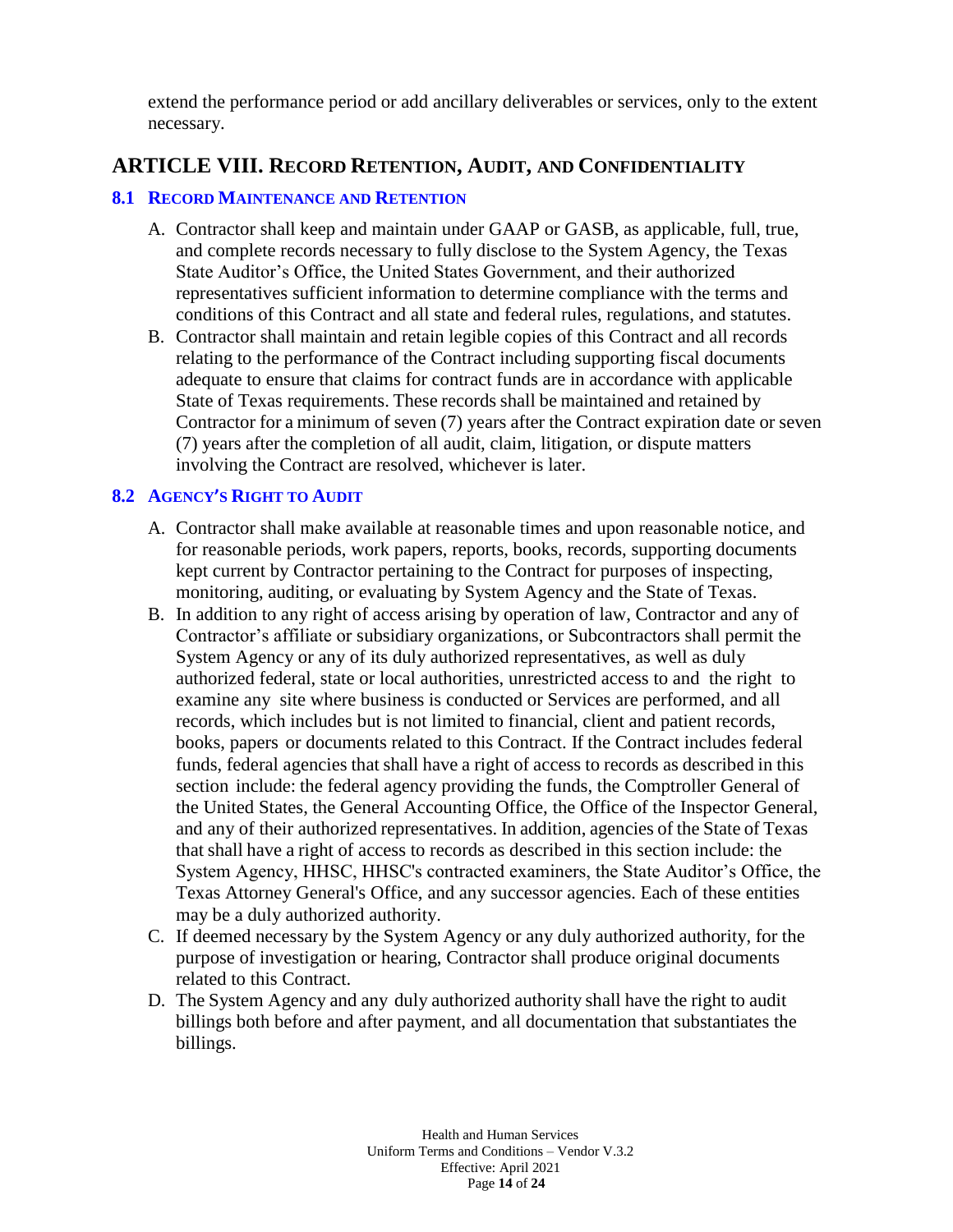E. Contractor shall include this provision concerning the right of access to, and examination of, sites and information related to this Contract in any Subcontract it awards.

### <span id="page-14-0"></span>**8.3 RESPONSE/COMPLIANCE WITH AUDIT OR INSPECTION FINDINGS**

- A. Contractor must act to ensure its and its Subcontractors' compliance with all corrections necessary to address any finding of noncompliance with any law, regulation, audit requirement, or generally accepted accounting principle, or any other deficiency identified in any audit, review, or inspection of the Contract and the Services and Deliverables provided. Any such correction will be at Contractor's or its Subcontractor's sole expense. Whether Contractor's action corrects the noncompliance shall be solely the decision of the System Agency.
- B. As part of the Services, Contractor must provide to System Agency upon request a copy of those portions of Contractor's and its Subcontractors' internal audit reports relating to the Services and Deliverables provided to the State under the Contract.

### <span id="page-14-1"></span>**8.4 STATE AUDITOR'S RIGHT TO AUDIT**

- A. The state auditor may conduct an audit or investigation of any entity receiving funds from the state directly under the Contract or indirectly through a subcontract under the Contract. The acceptance of funds directly under the Contract or indirectly through a subcontract under the Contract acts as acceptance of the authority of the state auditor, under the direction of the legislative audit committee, to conduct an audit or investigation in connection with those funds. Under the direction of the legislative audit committee, an entity that is the subject of an audit or investigation by the state auditor must provide the state auditor with access to any information the state auditor considers relevant to the investigation or audit.
- B. The Contractor shall comply with any rules and procedures of the state auditor in the implementation and enforcement of Section 2262.154 of the Texas Government Code.

### <span id="page-14-2"></span>**8.5 CONFIDENTIALITY**

Contractor shall maintain as confidential and shall not disclose to third parties without System Agency's prior written consent, any System Agency information including but not limited to System Agency Data, System Agency's business activities, practices, systems, conditionsand services. This section will survive termination or expiration of this Contract. The obligations of Contractor under this section will survive termination or expiration of this Contract. This requirement must be included in all subcontracts awarded by Contractor.

## <span id="page-14-3"></span>**ARTICLE IX. CONTRACT REMEDIES AND EARLY TERMINATION**

### <span id="page-14-4"></span>**9.1 CONTRACT REMEDIES**

To ensure Contractor's full performance of the Contract and compliance with applicable law, the System Agency reserves the right to hold Contractor accountable for breach of contract or substandard performance and may take remedial or corrective actions, including, but not limited to:

- i. suspending all or part of theContract;
- ii. requiring the Contractor to take specific actions in order to remain in compliance with the Contract:

Health and Human Services Uniform Terms and Conditions – Vendor V.3.2 Effective: April 2021 Page **15** of **24**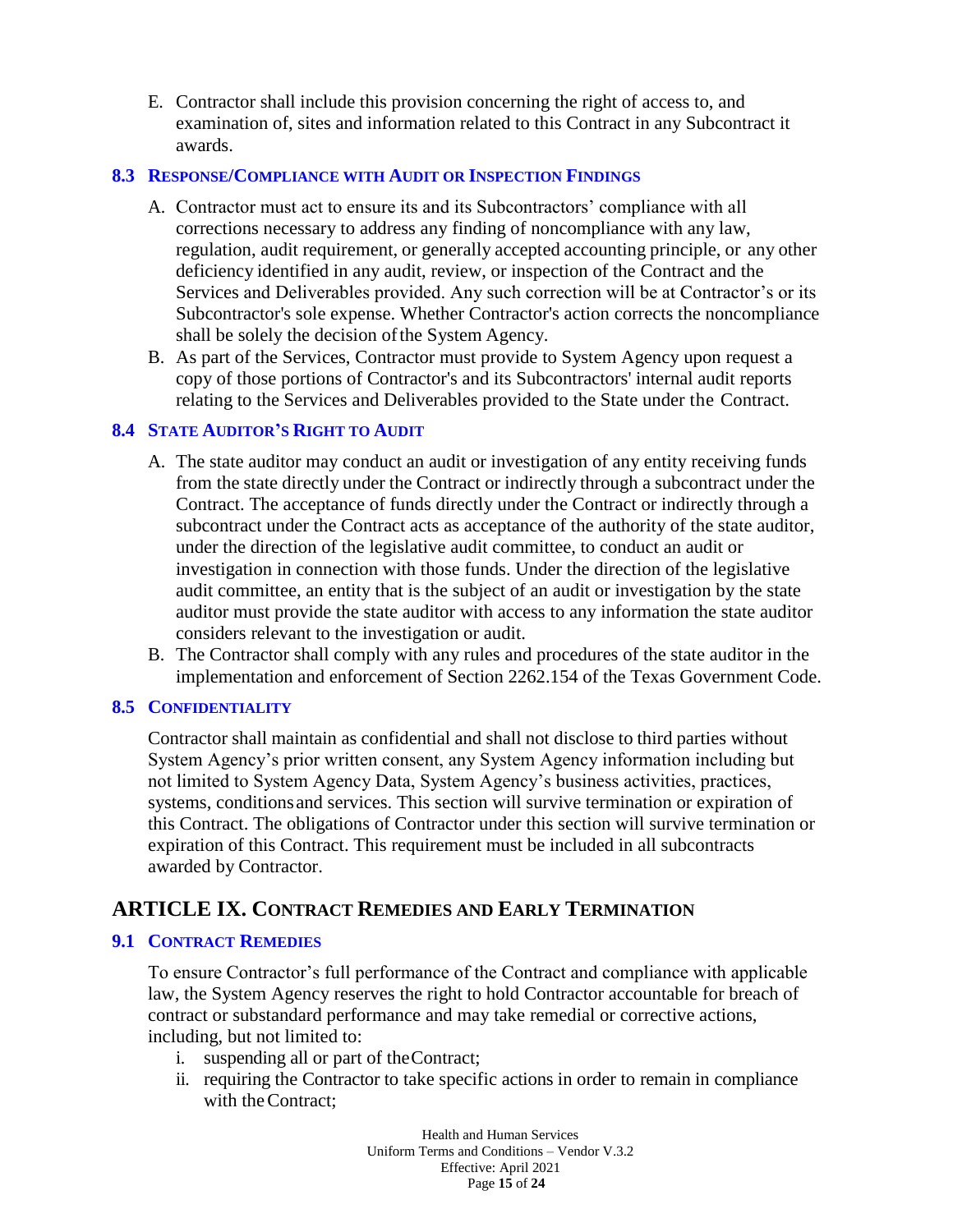- iii. recouping payments made by the System Agency to the Contractor found to be in error;
- iv. suspending, limiting, or placing conditions on the Contractor's continued performance of Work; or
- v. imposing any other remedies, sanctions, or penalties authorized under this Contract or permitted by federal or statelaw.

### <span id="page-15-0"></span>**9.2 TERMINATION FOR CONVENIENCE**

The System Agency may terminate the Contract, in whole or in part, at any time when, in its sole discretion, the System Agency determines that termination is in the best interests of the State of Texas. The termination will be effective on the date specified in the System Agency's notice of termination.

### <span id="page-15-1"></span>**9.3 TERMINATION FOR CAUSE**

Except as otherwise provided by the U.S. Bankruptcy Code, or any successor law, the System Agency may terminate the Contract, in whole or in part, upon either of the following conditions:

### i. **Material Breach**

The System Agency will have the right to terminate the Contract in whole or in part if the System Agency determines, in its sole discretion, that Contractor has materially breached the Contract or has failed to adhere to any laws, ordinances, rules, regulations or orders of any public authority having jurisdiction and such violation prevents or substantially impairs performance of Contractor's duties under the Contract. Contractor's misrepresentation in any aspect of Contractor's Solicitation Response, if any, or Contractor's addition to the System for Award Management (SAM) exclusion list will also constitute a material breach of the Contract.

### ii. **Failure to Maintain Financial Viability**

The System Agency may terminate the Contract if, in its sole discretion, the System Agency has a good faith belief that Contractor no longer maintains the financial viability required to complete the Work, or otherwise fully perform its responsibilities under the Contract.

### <span id="page-15-2"></span>**9.4 CONTRACTOR RESPONSIBILITY FOR SYSTEM AGENCY'S TERMINATION COSTS**

If the System Agency terminates the Contract for cause, the Contractor shall be responsibleto the System Agency for all costs incurred by the System Agency and the State of Texas to replace the Contractor. These costs include, but are not limited to, the costs of procuring a substitute vendor and the cost of any claim or litigation attributable to Contractor's failure to perform any Work in accordance with the terms of theContract.

# <span id="page-15-3"></span>**ARTICLE X. INDEMNITY**

### <span id="page-15-4"></span>**10.1GENERAL INDEMNITY**

**A. CONTRACTOR SHALL DEFEND, INDEMNIFY AND HOLD HARMLESS THE STATE OF TEXAS AND SYSTEM AGENCY, AND/OR THEIR OFFICERS, AGENTS, EMPLOYEES, REPRESENTATIVES, CONTRACTORS, ASSIGNEES, AND/OR DESIGNEES FROM ANY AND ALL LIABILITY, ACTIONS, CLAIMS, DEMANDS, OR SUITS, AND ALL** 

> Health and Human Services Uniform Terms and Conditions – Vendor V.3.2 Effective: April 2021 Page **16** of **24**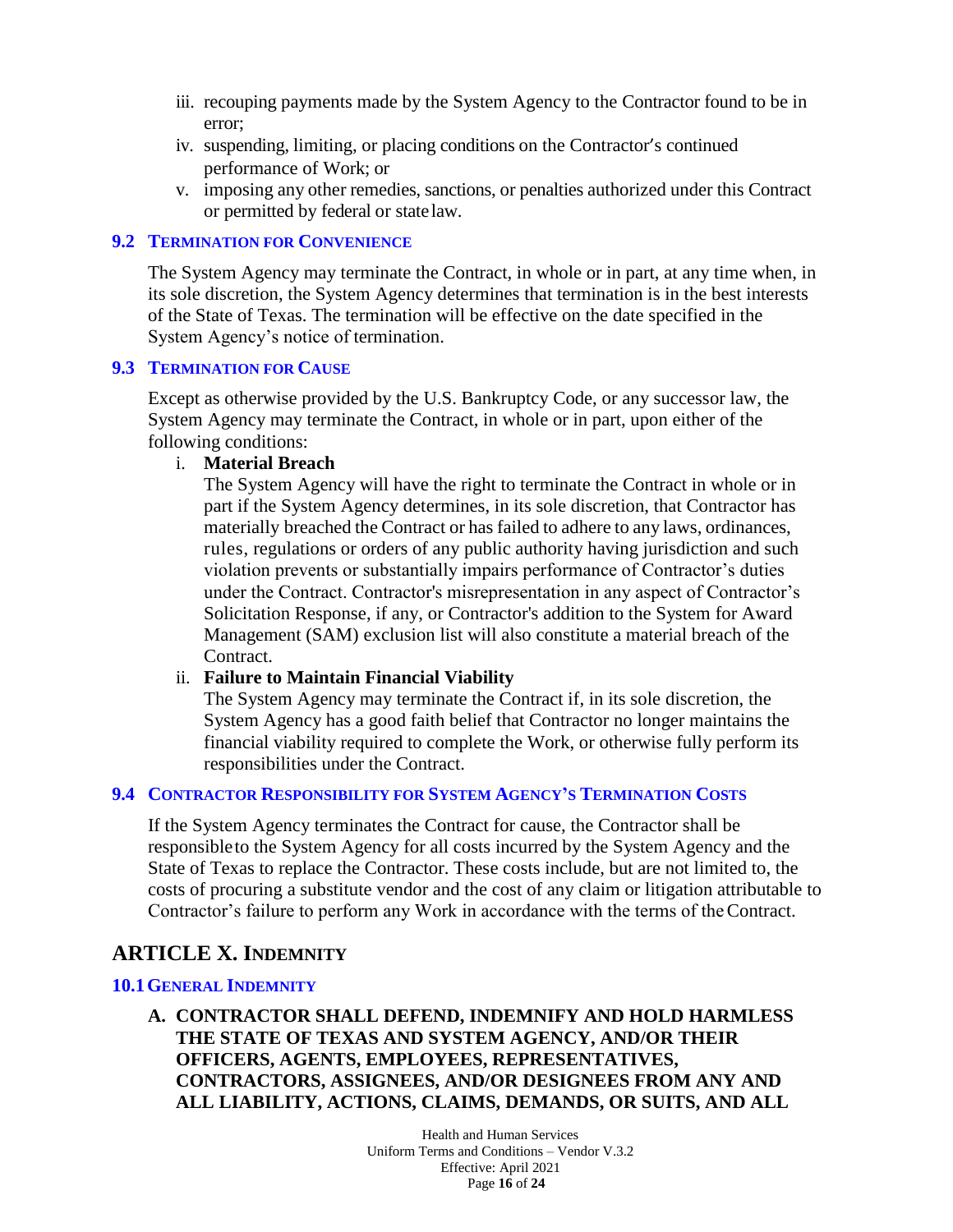**RELATED COSTS, ATTORNEY FEES, AND EXPENSES ARISING OUT OF OR RESULTING FROM ANY ACTS OR OMISSIONS OF CONTRACTOR OR ITS AGENTS, EMPLOYEES, SUBCONTRACTORS, ORDER FULFILLERS, OR SUPPLIERS OF SUBCONTRACTORS IN THE EXECUTION OR PERFORMANCE OF THE CONTRACT AND ANY PURCHASE ORDERS ISSUED UNDER THE CONTRACT.**

- **B. THIS PARAGRAPH IS NOT INTENDED TO AND WILL NOT BE CONSTRUED TO REQUIRE CONTRACTOR TO INDEMNIFY OR HOLD HARMLESS THE STATE OR THE SYSTEM AGENCY FOR ANY CLAIMS OR LIABILITIESRESULTING FROM THE NEGLIGENT ACTS OF OMISSIONS OF THE SYSTEM AGENCY OR ITS EMPLOYEES.**
- **C. For the avoidance of doubt, System Agency shall not indemnify Contractor or any other entity under the Contract.**

### <span id="page-16-0"></span>**10.2 INTELLECTUAL PROPERTY**

**CONTRACTOR SHALL DEFEND, INDEMNIFY, AND HOLD HARMLESS THE SYSTEM AGENCY AND THE STATE OF TEXAS FROM AND AGAINST ANY AND ALL CLAIMS, VIOLATIONS, MISAPPROPRIATIONS, OR INFRINGEMENT OF ANY PATENT, TRADEMARK, COPYRIGHT, TRADE SECRET, OR OTHER INTELLECTUAL PROPERTY RIGHTS AND/OR OTHER INTANGIBLE PROPERTY, PUBLICITY OR PRIVACY RIGHTS, AND/OR IN CONNECTION WITH OR ARISING FROM**:

- **i. THE PERFORMANCE OR ACTIONS OF CONTRACTOR PURSUANT TO THIS CONTRACT;**
- **ii. ANY DELIVERABLE, WORK PRODUCT, CONFIGURED SERVICE OR OTHER SERVICE PROVIDED HEREUNDER; AND/OR**
- **iii. SYSTEM AGENCY'S AND/OR CONTRACTOR'S USE OF OR ACQUISITION OF ANY REQUESTED SERVICES OR OTHER ITEMS PROVIDED TO SYSTEM AGENCY BY CONTRACTOR OR OTHERWISE TO WHICH SYSTEM AGENCY HAS ACCESS AS A RESULT OF CONTRACTOR'S PERFORMANCE UNDER THE CONTRACT.**

### <span id="page-16-1"></span>**10.3 ADDITIONAL INDEMNITY PROVISIONS**

- **A. CONTRACTOR AND SYSTEM AGENCY AGREE TO FURNISH TIMELY WRITTEN NOTICE TO EACH OTHER OF ANY INDEMNITY CLAIM. CONTRACTOR SHALL BE LIABLE TO PAY ALL COSTS OF DEFENSE, INCLUDING ATTORNEYS' FEES.**
- **B. THE DEFENSE SHALL BE COORDINATED BY THE CONTRACTOR WITH THE OFFICE OF THE TEXAS ATTORNEY GENERAL WHEN TEXAS STATE AGENCIES ARE NAMED DEFENDANTS IN ANY LAWSUIT AND CONTRACTOR MAY NOT AGREE TO ANY SETTLEMENT WITHOUT FIRST OBTAINING THE CONCURRENCE FROM THE OFFICE OF THE TEXAS ATTORNEY GENERAL.**
- **C. CONTRACTOR SHALL REIMBURSE SYSTEM AGENCY AND THE STATE OF TEXAS FOR ANY CLAIMS, DAMAGES, COSTS, EXPENSES OR OTHER AMOUNTS, INCLUDING, BUT NOT LIMITED TO, ATTORNEYS'**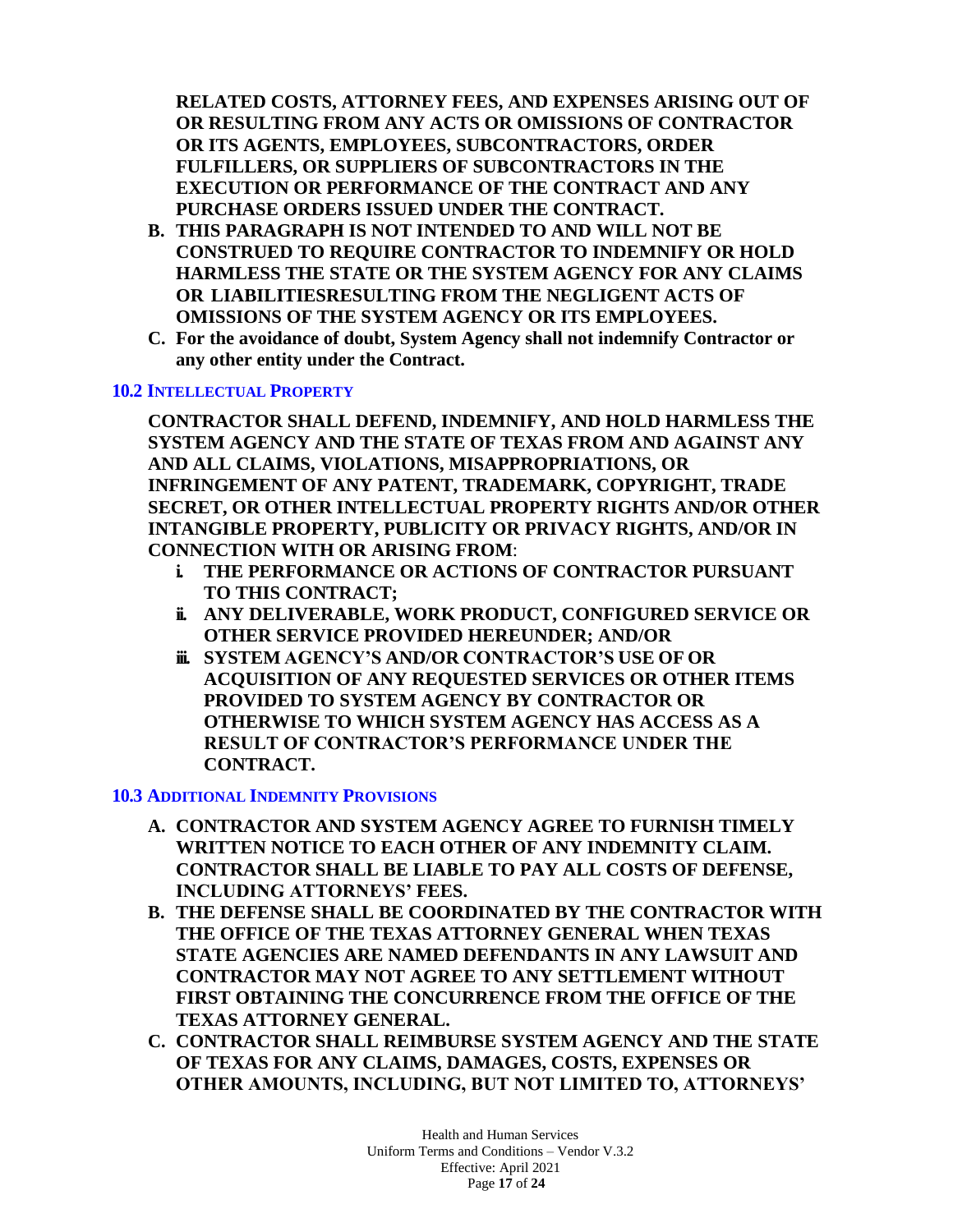**FEES AND COURT COSTS, ARISING FROM ANY SUCH CLAIM. IF THE SYSTEM AGENCY DETERMINES THAT A CONFLICT EXISTS BETWEEN ITS INTERESTS AND THOSE OF CONTRACTOR OR IF SYSTEM AGENCY IS REQUIRED BY APPLICABLE LAW TO SELECT SEPARATE COUNSEL, SYSTEM AGENCY WILL BE PERMITTED TO SELECT SEPARATECOUNSEL AND CONTRACTOR SHALL PAY ALL REASONABLE COSTS OF SYSTEM AGENCY'S COUNSEL.**

### <span id="page-17-0"></span>**ARTICLE XI. GENERAL PROVISIONS**

### <span id="page-17-1"></span>**11.1 AMENDMENT**

The Contract may only be amended by an Amendment executed by both Parties.

### <span id="page-17-2"></span>**11.2 INSURANCE**

- A. Unless otherwise specified in this Contract, Contractor shall acquire and maintain, for the duration of this Contract, insurance coverage necessary to ensure proper fulfillment of this Contract and potential liabilities thereunder with financially sound and reputable insurers licensed by the Texas Department of Insurance, in the type and amount customarily carried within the industry as determined by the System Agency. Contractor shall provide evidence of insurance as required under this Contract, including aschedule of coverage or underwriter's schedules establishing to the satisfaction of the System Agency the nature and extent of coverage granted by each such policy, upon request by the System Agency. In the event that any policy is determined by the System Agency to be deficient to comply with the terms of this Contract, Contractor shall secure such additional policies or coverage as the System Agency may reasonably request or that are required by law or regulation. If coverage expires during the term of this Contract, Contractor must produce renewal certificates for each type of coverage.
- B. These and all other insurance requirements under the Contract apply to both Contractor and its Subcontractors, if any. Contractor is responsible for ensuring its Subcontractors' compliance with all requirements.

### <span id="page-17-3"></span>**11.3 LIMITATION ON AUTHORITY**

- A. The authority granted to Contractor by the System Agency is limited to the terms of the Contract.
- B. Contractor shall not have any authority to act for or on behalf of the System Agency or the State of Texas except as expressly provided for in the Contract; no other authority, power, or use is granted or implied. Contractor may not incur any debt, obligation, expense, or liability of any kind on behalf of System Agency or the State of Texas.
- C. Contractor may not rely upon implied authority and is not granted authority under the Contract to:
	- i. Make public policy on behalf of the System Agency;
	- ii. Promulgate, amend, or disregard administrative regulations or program policy decisions made by State and federal agencies responsible for administration of a System Agency program; or
	- iii. Unilaterally communicate or negotiate with any federal or state agency or the Texas Legislature on behalf of the System Agency regarding System Agency

Health and Human Services Uniform Terms and Conditions – Vendor V.3.2 Effective: April 2021 Page **18** of **24**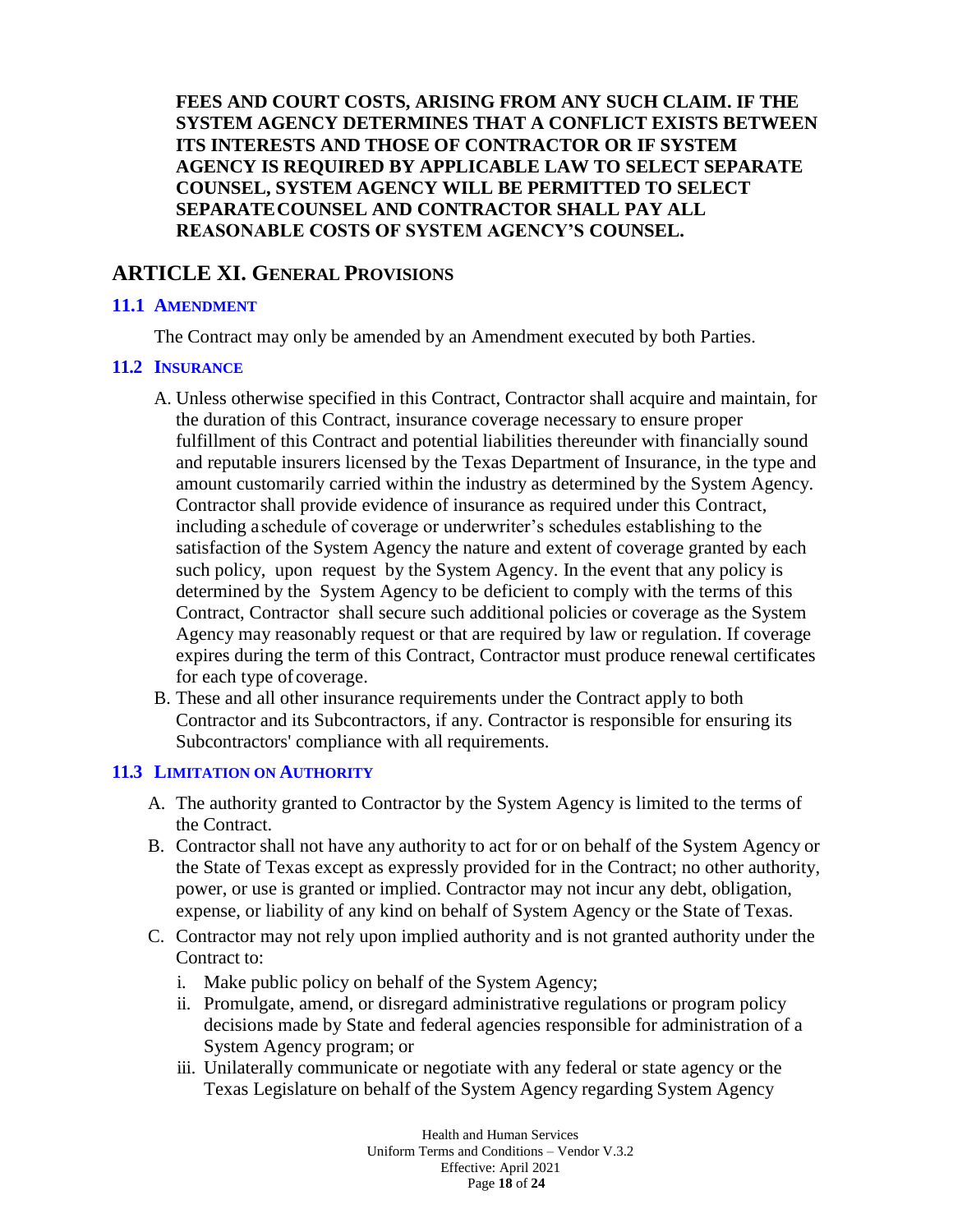programs or the Contract. However, upon System Agency request and with reasonable notice from System Agency to the Contractor, the Contractor shall assist the System Agency in communications and negotiations regarding the Work under the Contract with state and federal governments.

#### <span id="page-18-0"></span>**11.4 LEGAL OBLIGATIONS**

Contractor shall comply with all applicable federal, state, and local laws, ordinances, and regulations, including all federal and state accessibility laws relating to direct and indirect use of information and communication technology. Contractor shall be deemed to have knowledge of all applicable laws and regulations and be deemed to understand them.

#### <span id="page-18-1"></span>**11.5 CHANGE IN LAWS AND COMPLIANCE WITH LAWS**

Contractor shall comply with all laws, regulations, requirements and guidelines applicable to a vendor providing services and products required by the Contract to the State of Texas, as these laws, regulations, requirements and guidelines currently exist and as amended throughout the term of the Contract. System Agency reserves the right, in its sole discretion, to unilaterally amend the Contract to incorporate any modifications necessary for System Agency's compliance, as an agency of the State of Texas, with all applicable state and federal laws, regulations, requirements and guidelines.

#### <span id="page-18-2"></span>**11.6 E-VERIFY PROGRAM**

Contractor certifies that for Contracts for Services, Contractor shall utilize the U.S. Department of Homeland Security's E-Verify system during the term of the Contract to determine the eligibility of:

- i. all persons employed by Contractor to perform duties within Texas; and
- ii. all persons, including subcontractors, assigned by the Contractor to perform Work pursuant to the Contract within the United States of America.

#### <span id="page-18-3"></span>**11.7 PERMITTING AND LICENSURE**

At Contractor's sole expense, Contractor shall procure and maintain for the duration of this Contract any state, county, city, or federal license, authorization, insurance, waiver, permit, qualification or certification required by statute, ordinance, law, or regulation to be held by Contractor to provide the goods or Services required by this Contract.

Contractor shall be responsible for payment of all taxes, assessments, fees, premiums, permits, and licenses required by law. Contractor shall be responsible for payment of any such government obligations not paid by its Subcontractors during performance of this Contract.

#### <span id="page-18-4"></span>**11.8 SUBCONTRACTORS**

Contractor may not subcontract any or all of the Work and/or obligations under the Contract without prior written approval of the System Agency. Subcontracts, if any, entered into by the Contractor shall be in writing and be subject to the requirements of the Contract. Should Contractor Subcontract any of the services required in the Contract, Contractor expressly understands and acknowledges that in entering into such Subcontract(s), System Agency is in no manner liable to any subcontractor(s) of Contractor. In no event shall this provision relieve Contractor of the responsibility for

> Health and Human Services Uniform Terms and Conditions – Vendor V.3.2 Effective: April 2021 Page **19** of **24**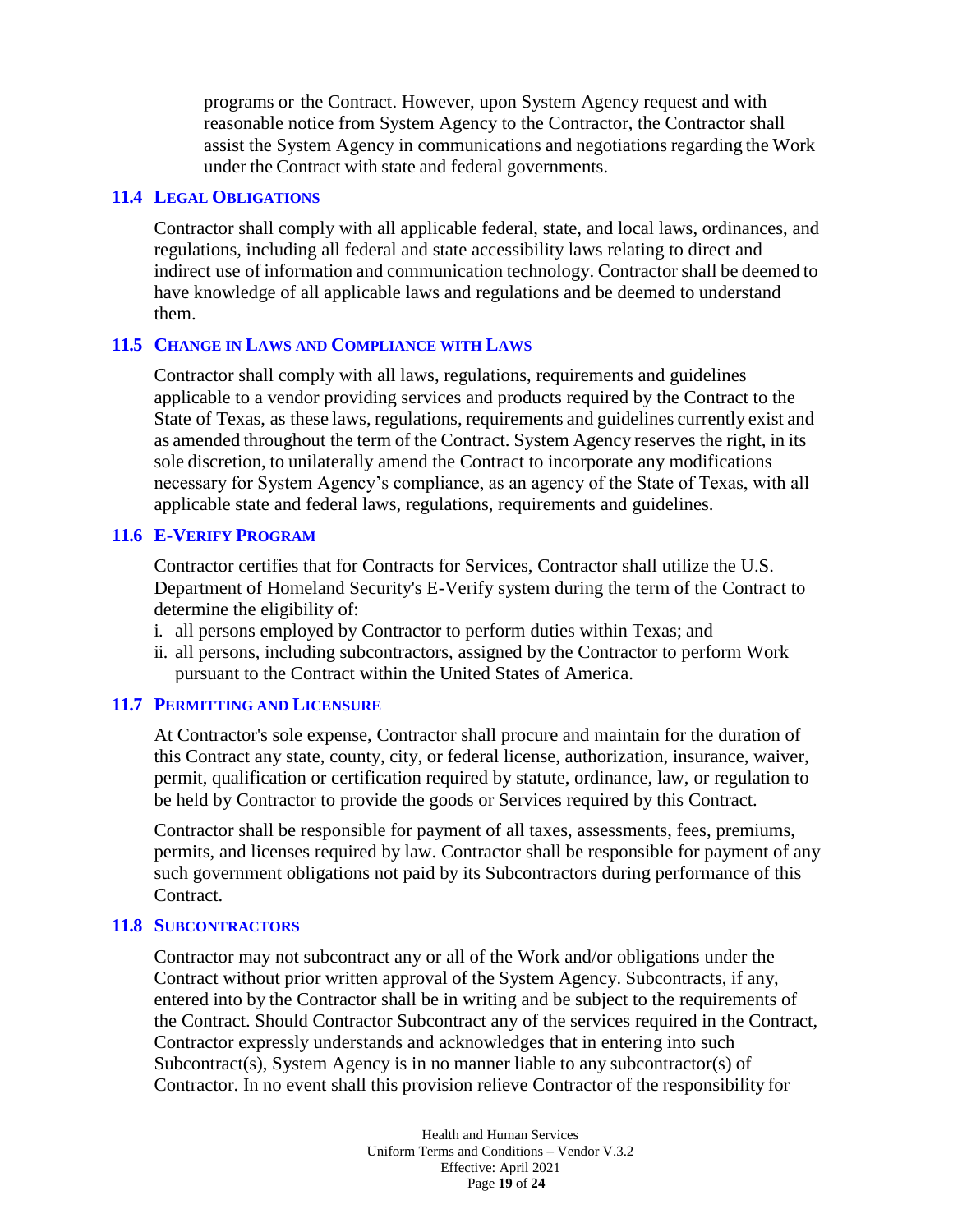ensuring that the services performed under all Subcontracts are rendered in compliance with the Contract.

#### <span id="page-19-0"></span>**11.9 INDEPENDENT CONTRACTOR**

Contractor and Contractor's employees, representatives, agents, Subcontractors, suppliers, and third-party service providers shall serve as independent contractors in providing the services under the Contract. Neither Contractor nor System Agency is an agent of the other and neither maymake any commitments on the other party's behalf. Contractorshall have no claim against System Agency for vacation pay, sick leave, retirement benefits, social security, worker's compensation, health or disability benefits, unemployment insurance benefits, or employee benefits of any kind. The Contract shall not create any joint venture, partnership, agency, or employment relationship between Contractor and System Agency.

#### <span id="page-19-1"></span>**11.10 GOVERNING LAW AND VENUE**

This Contract shall be governed by and construed in accordance with the laws of the State of Texas, without regard to the conflicts of law provisions. The venue of any suit arising under the Contract is fixed in any court of competent jurisdiction of Travis County, Texas, unless the specific venue is otherwise identified in a statute which directly names or otherwise identifies its applicability to the System Agency.

#### <span id="page-19-2"></span>**11.11 SEVERABILITY**

If any provision of the Contract is held to be illegal, invalid or unenforceable by a court of law or equity, such construction will not affect the legality, validity or enforceability of any other provision or provisions of this Contract. It is the intent and agreement of the Parties this Contract shall be deemed amended by modifying such provision to the extent necessary to render it valid, legal and enforceable while preserving its intent or, if such modification is not possible, by substituting another provision that is valid, legal and enforceable and that achieves the same objective. All other provisions of this Contract will continue in full force and effect.

#### <span id="page-19-3"></span>**11.12 SURVIVABILITY**

Expiration or termination of the Contract for any reason does not release Contractor from any liability or obligation set forth in the Contract that is expressly stated to survive any such expiration or termination, that by its nature would be intended to be applicable following any such expiration or termination, or that is necessary to fulfill the essential purpose of the Contract, including without limitation the provisions regarding warranty, indemnification, confidentiality, and rights and remedies upon termination.

#### <span id="page-19-4"></span>**11.13 FORCE MAJEURE**

Neither Contractor nor System Agency shall be liable to the other for any delay in, or failure of performance of, any requirement included in the Contract caused by force majeure. The existence of such causes of delay or failure shall extend the period of performance until after the causes of delay or failure have been removed provided the non-performing party exercises all reasonable due diligence to perform. Force majeure is defined as acts of God, war, fires, explosions, hurricanes, floods, failure of transportation, or other causes that are beyond the reasonable control of either party and that by exercise of due foresight such party could not reasonably have been expected to

> Health and Human Services Uniform Terms and Conditions – Vendor V.3.2 Effective: April 2021 Page **20** of **24**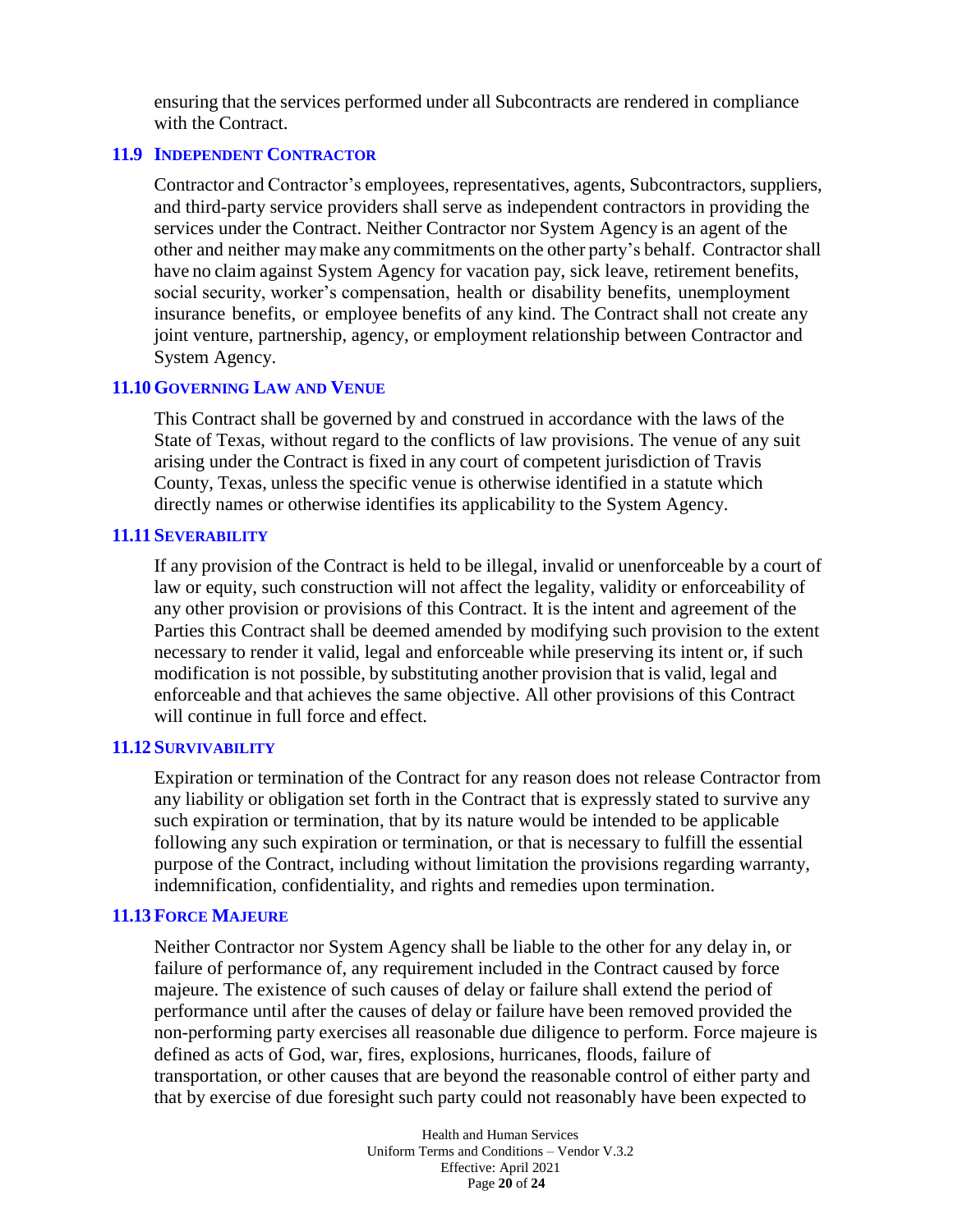avoid, and which, by the exercise of all reasonable due diligence, such party is unable to overcome.

### <span id="page-20-0"></span>**11.14 DISPUTE RESOLUTION**

- A. The dispute resolution process provided for in Chapter 2260 of the Texas Government Code must be used to attempt to resolve any dispute arising under the Contract. If the Contractor's claim for breach of contract cannot be resolved informally with the System Agency, the claim shall be submitted to the negotiation process provided in Chapter2260. To initiate the process, the Contractor shall submit written notice, as required by Chapter 2260, to the individual identified in the Contract for receipt of notices. Any informal resolution efforts shall in no way modify the requirements or toll the timing of the formal written notice of a claim for breach of contract required under §2260.051 of the Texas Government Code. Compliance by the Contractor with Chapter 2260 is a condition precedent to the filing of a contested case proceeding under Chapter 2260.
- B. The contested case process provided in Chapter 2260 is the Contractor's sole and exclusive process for seeking a remedy for an alleged breach of contract by the System Agency if the Parties are unable to resolve their disputes as described above.
- C. Notwithstanding any other provision of the Contract to the contrary, unless otherwise requested or approved in writing by the System Agency, the Contractor shall continue performance and shall not be excused from performance during the period of any breach of contract claim or while the dispute is pending. However, the Contractor may suspend performance during the pendency of such claim or dispute if the Contractor has complied with all provisions of Section 2251.051, Texas Government Code, and such suspension of performance is expressly applicable and authorized under that law.

### <span id="page-20-1"></span>**11.15 NO IMPLIED WAIVER OF PROVISIONS**

The failure of the System Agency to object to or to take affirmative action with respect to any conduct of the Contractor which is in violation or breach of the terms of the Contract shall not be construed as a waiver of the violation or breach, or of any future violation or breach.

### <span id="page-20-2"></span>**11.16 MEDIA RELEASES**

- A. Contractor shall not use System Agency's name, logo, or other likeness in any press release, marketing material, or other announcement without System Agency's prior written approval. System Agency does not endorse any vendor, commodity, or service. Contractor is not authorized to make or participate in any media releases or public announcements pertaining to this Contract or the Services to which they relate without System Agency's prior written consent, and then only in accordance with explicit written instruction from System Agency.
- B. Contractor may publish, at its sole expense, results of Contractor performance under the Contract with the System Agency's prior review and approval, which the System Agency may exercise at its sole discretion. Any publication (written, visual, or sound) will acknowledge the support received from the System Agency and any Federal agency, as appropriate.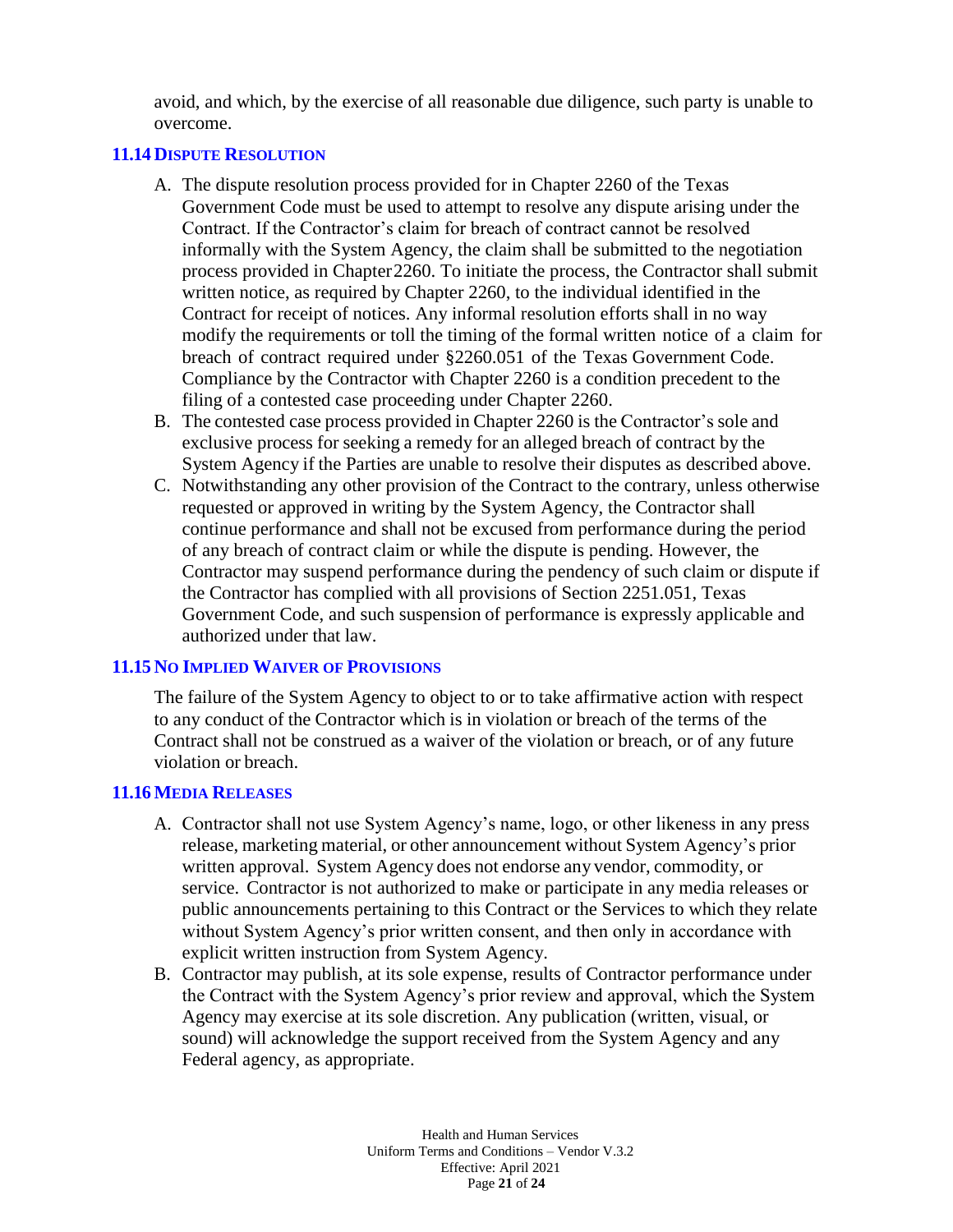### <span id="page-21-0"></span>**11.17 NO MARKETING ACTIVITIES**

Contractor is prohibited from using the Work for any Contractor or third-party marketing, advertising, or promotional activities, without the prior written consent of System Agency. The foregoing prohibition includes, without limitation, the placement of banners, pop-up ads, or other advertisements promoting Contractor's or a third party's products, services, workshops, trainings, or other commercial offerings on any website portal or internet-based service or software application hosted or managed by Contractor as part of the Work.

#### <span id="page-21-1"></span>**11.18 PROHIBITION ON NON-COMPETE RESTRICTIONS**

Contractor shall not require any employees or Subcontractors to agree to any conditions, such as non-compete clauses or other contractual arrangements that would limit or restrict such persons or entities from employment or contracting with the State of Texas.

#### <span id="page-21-2"></span>**11.19 SOVEREIGN IMMUNITY**

Nothing in the Contract shall be construed as a waiver of the System Agency's or the State's sovereign immunity. This Contract shall not constitute or be construed as a waiver of any of the privileges, rights, defenses, remedies, or immunities available to the System Agency or the State of Texas. The failure to enforce, or any delay in the enforcement of, any privileges, rights, defenses, remedies, or immunities available to the System Agencyor the State of Texas under the Contract or under applicable law shall not constitute a waiver of such privileges, rights, defenses, remedies, or immunities or be considered as a basis for estoppel. System Agency does not waive any privileges, rights, defenses, or immunities available to System Agency by entering into the Contract or by its conduct prior to or subsequent to entering into the Contract.

#### <span id="page-21-3"></span>**11.20ENTIRE CONTRACT AND MODIFICATION**

This Contract constitutes the entire agreement of the Parties and is intended as a complete and exclusive statement of the promises, representations, negotiations, discussions, and other agreements that may have been made in connection with the subject matter hereof. Any additional or conflicting terms in any future document incorporated into the Contract will be harmonized with this Contract to the extent possible.

#### <span id="page-21-4"></span>**11.21 COUNTERPARTS**

This Contract may be executed in any number of counterparts, each of which will be an original, and all such counterparts will together constitute but one and the same Contract.

#### <span id="page-21-5"></span>**11.22 CIVIL RIGHTS**

- A. Contractor agrees to comply with state and federal anti-discrimination laws, including:
	- i. Title VI of the Civil Rights Act of 1964 (42 U.S.C. §2000d et seq.);
	- ii. Section 504 of the Rehabilitation Act of 1973 (29 U.S.C. §794);
	- iii. Americans with Disabilities Act of 1990 (42 U.S.C. §12101 et seq.);
	- iv. Age Discrimination Act of 1975 (42 U.S.C. §§6101-6107);
	- v. Title IX of the Education Amendments of 1972 (20 U.S.C. §§1681-1688);
	- vi. Food and Nutrition Act of 2008 (7 U.S.C. §2011 et seq.); and
	- vii. The System Agency's administrative rules, as set forth in the Texas Administrative Code, to the extent applicable to this Contract.

Health and Human Services Uniform Terms and Conditions – Vendor V.3.2 Effective: April 2021 Page **22** of **24**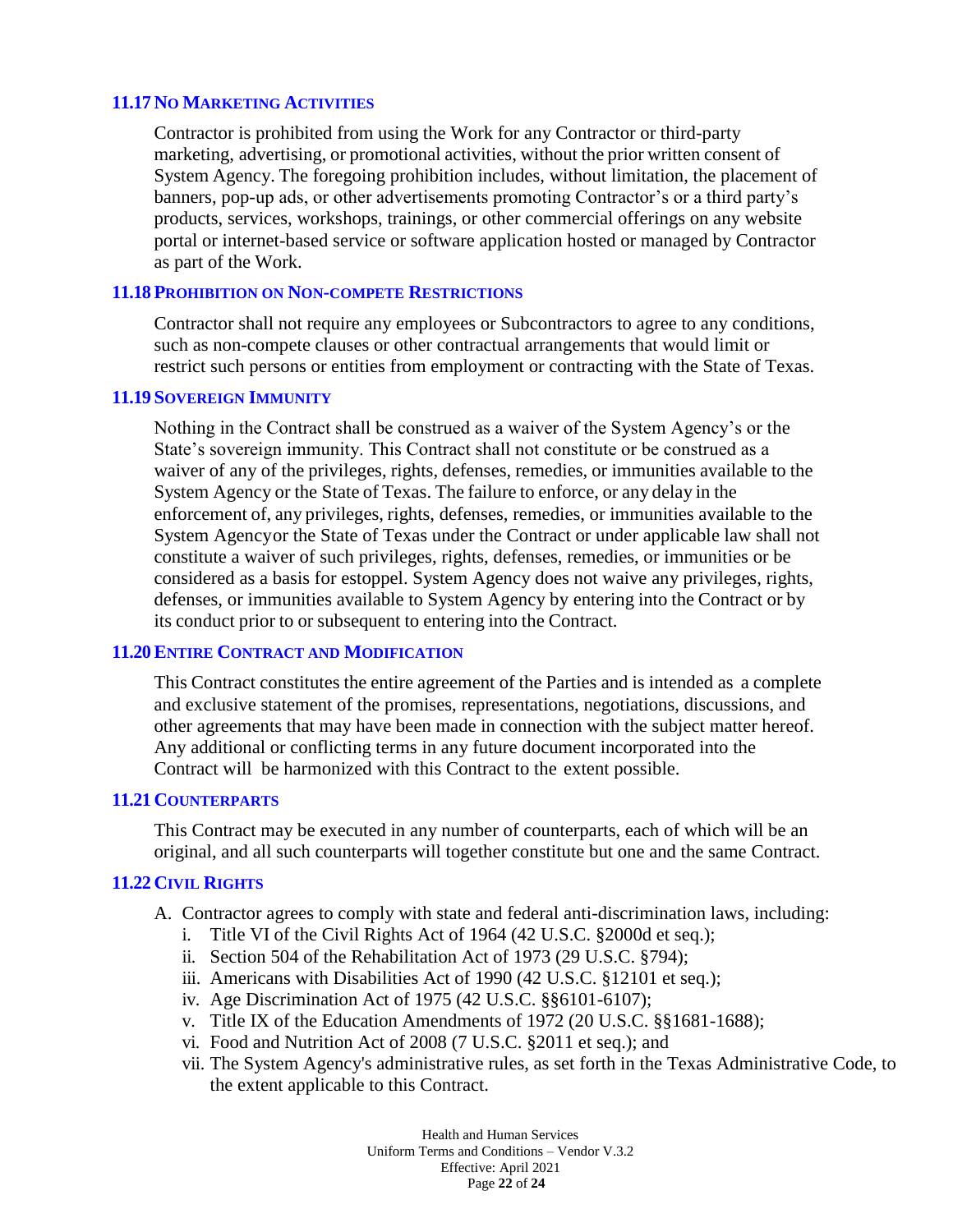- B. Contractor agrees to comply with all amendments to the above-referenced laws, and all requirements imposed by the regulations issued pursuant to these laws. These laws provide in part that no persons in the United States may, on the grounds of race, color, national origin, sex, age, disability, political beliefs, or religion, be excluded from participation in or denied any aid, care, service or other benefits provided by Federal or State funding, or otherwise be subjected to discrimination.
- C. Contractor agrees to comply with Title VI of the Civil Rights Act of 1964, and its implementing regulations at 45 C.F.R. Part 80 or 7 C.F.R. Part 15, prohibiting a contractor from adopting and implementing policies and procedures that exclude or have the effect of excluding or limiting the participation of clients in its programs, benefits, or activities on the basis of national origin. State and federal civil rights laws require contractors to provide alternative methods for ensuring access to services for applicants and recipients who cannot express themselves fluently in English. Contractor agrees to take reasonable steps to provide services and information, both orally and in writing, in appropriate languages other than English, in order to ensure that persons with limited English proficiency are effectively informed and can have meaningful access to programs, benefits, and activities.
- D. Contractor agrees to post applicable civil rights posters in areas open to the public informing clients of their civil rights and including contact information for the HHS Civil Rights Office. The posters are available on the HHS website at: https://hhs.texas.gov/about-hhs/yourrights/civil-rights-office/civil-rights-posters
- E. Contractor agrees to comply with Executive Order 13279, and its implementing regulations at 45 C.F.R. Part 87 or 7 C.F.R. Part 16. These provide in part that any organization that participates in programs funded by direct financial assistance from the United States Department of Agriculture or the United States Department of Health and Human Services shall not discriminate against a program beneficiary or prospective program beneficiary on the basis of religion or religious belief.
- F. Upon request, Contractor shall provide HHSC's Civil Rights Office with copies of the Contractor's civil rights policies and procedures.
- G. Contractor must notify HHSC's Civil Rights Office of any complaints of discrimination received relating to its performance under this Contract. This notice must be delivered no more than ten (10) calendar days after receipt of a complaint. Notice provided pursuant to this section must be directed to:

HHSC Civil Rights Office 701 W. 51st Street, Mail CodeW206 Austin, Texas 78751 Phone Toll Free: (888) 388-6332 Phone: (512) 438-4313 Fax: (512) 438-5885 Email: HHSCivilRightsOffice@hhsc.state.tx.us

### <span id="page-22-0"></span>**11.23ENTERPRISE INFORMATION MANAGEMENT STANDARDS**

Contractor shall conform to HHS standards for data management as described by the policies of the HHS Chief Data and Analytics Officer. These include, but are not limited to, standards for documentation and communication of data models, metadata, and other data definition methods that are required by HHS for ongoing data governance, strategic portfolio analysis, interoperability planning, and valuation of HHS System data assets.

> Health and Human Services Uniform Terms and Conditions – Vendor V.3.2 Effective: April 2021 Page **23** of **24**